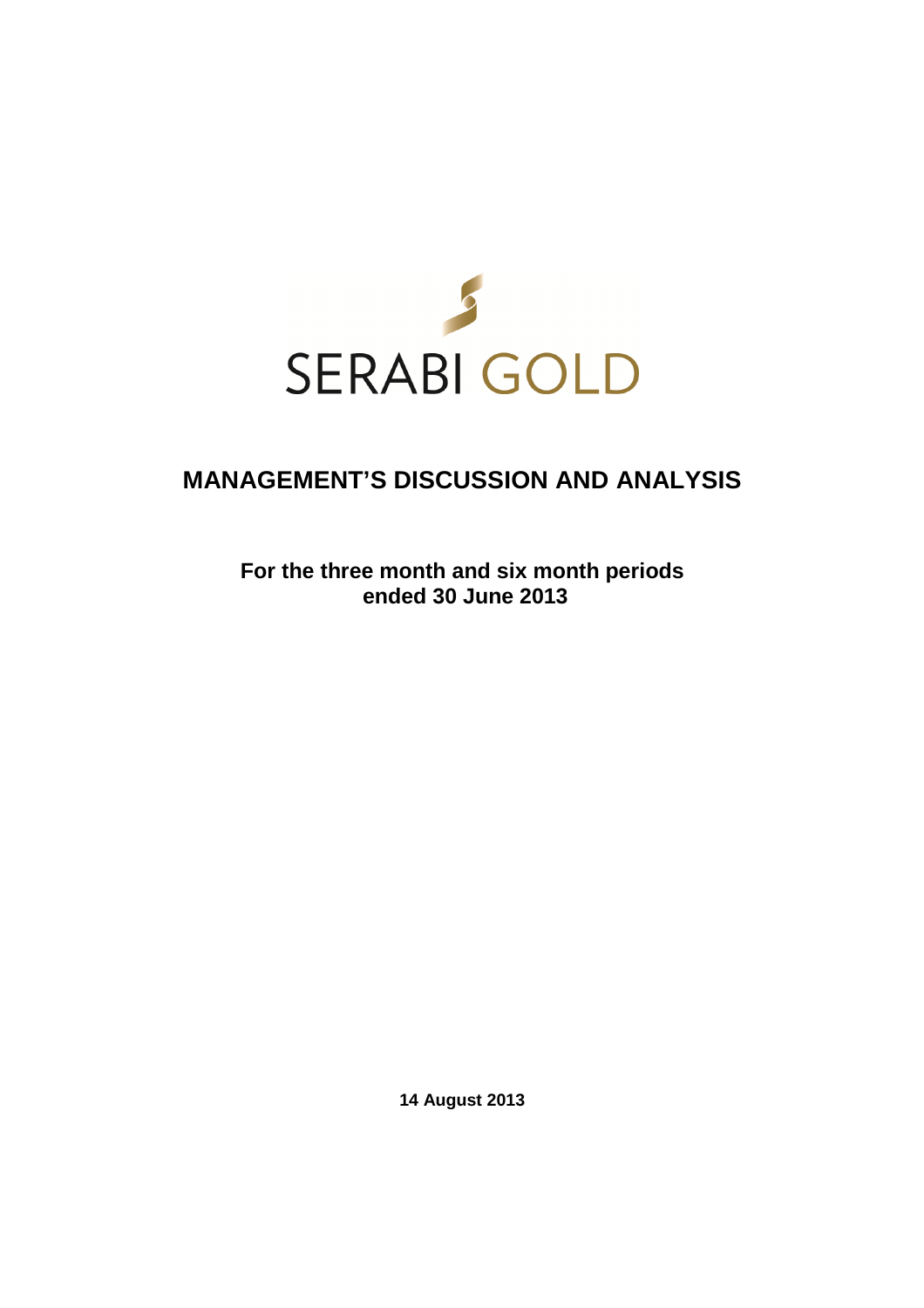## **SERABI GOLD PLC Management's Discussion and Analysis for the three month and six month periods ended 30 June 2013**

## **Introduction**

This Management's Discussion and Analysis ("MD&A") dated 14 August 2013 provides a review of the performance of Serabi Gold plc ("Serabi" or the "Company"). It includes financial information from, and should be read in conjunction with, the interim unaudited condensed financial statements of the Company for the three month and six month periods ended 30 June 2013 and also read in conjunction with the Company's annual report and audited consolidated financial statements and it's MD&A for the twelve month period ended 31 December 2012.

Please refer to the cautionary notes at the end of this MD&A.

The Company reports its financial position, results of operations and cash flows in United States dollars (unless otherwise stated) and in accordance with International Financial Reporting Standards ("IFRS") in force at the reporting date and their interpretations issued by the International Accounting Standards Board ("IASB") and adopted for use within the European Union and with IFRS and their interpretations issued by the IASB. The consolidated financial statements have also been prepared in accordance with those parts of the UK Companies Act 2006 applicable to companies reporting under IFRS.

## **Overview**

The Company is a United Kingdom registered and domiciled gold mining and exploration company based in London, England. The Company's principal focus centres upon its gold projects in the Jardim do Ouro area of the Tapajos region of the State of Para in Brazil, which it holds through its wholly owned subsidiary Serabi Mineraçao S.A.

The Company currently holds, either granted or under application, approximately 109,000 hectares of Exploration Licences. The Jardim do Ouro Gold Project ("JDO Project") covers approximately 53,000 hectares of this total, and lies on the 50km wide NW-SE trending Tocantinzinho Trend, which is the major controlling structural feature in the Tapajos region. The vast majority of the hard rock mineral resources discovered to date in the Tapajos region lie on this trend. The JDO Project includes the Palito Mine (the "Palito Mine") where work commenced in October 2012 to remediate and develop the existing underground mine and renovate the process plant with a view to commencing gold production before the end of the fourth quarter of 2013. The JDO Project also includes several areas of exploration interest in close proximity to the Palito Mine, and most significantly the Sao Chico gold project which the Company acquired through the acquisition of Kenai Resources Limited which was completed on 18 July 2013.

The Palito Mine complex is fully permitted and a mining licence covering 1,150 hectares has been issued. The Company does not otherwise currently have any assets or mineral properties in commercial production or development and until the end of 2011 had been actively pursuing a programme of minesite exploration with a view to identifying the potential to increase its existing mineral resource inventory. In January 2012 following an exploration programme that identified three new discoveries, the Company announced that it was undertaking a preliminary economic assessment (the "PEA") into the viability of re-establishing underground mining operations at the Palito Mine. The results of the PEA were announced on 13 June 2012 and indicated the project had an after tax internal rate of return ("IRR") of 68% and a project net present value ("NPV") of US\$38.2 million (using a US\$1,400/oz gold price and after applying a 10% discount rate) based on employing a selective underground mining operation and exploiting only part of the previously declared mineral resource estimates. The directors believe that the PEA results support a small scale, high grade operation using selective mining techniques. On 17 January 2013 a placement of new shares raising gross proceeds of UK£16.2 million was completed and announced to finance the development of the project as outlined in the PEA. The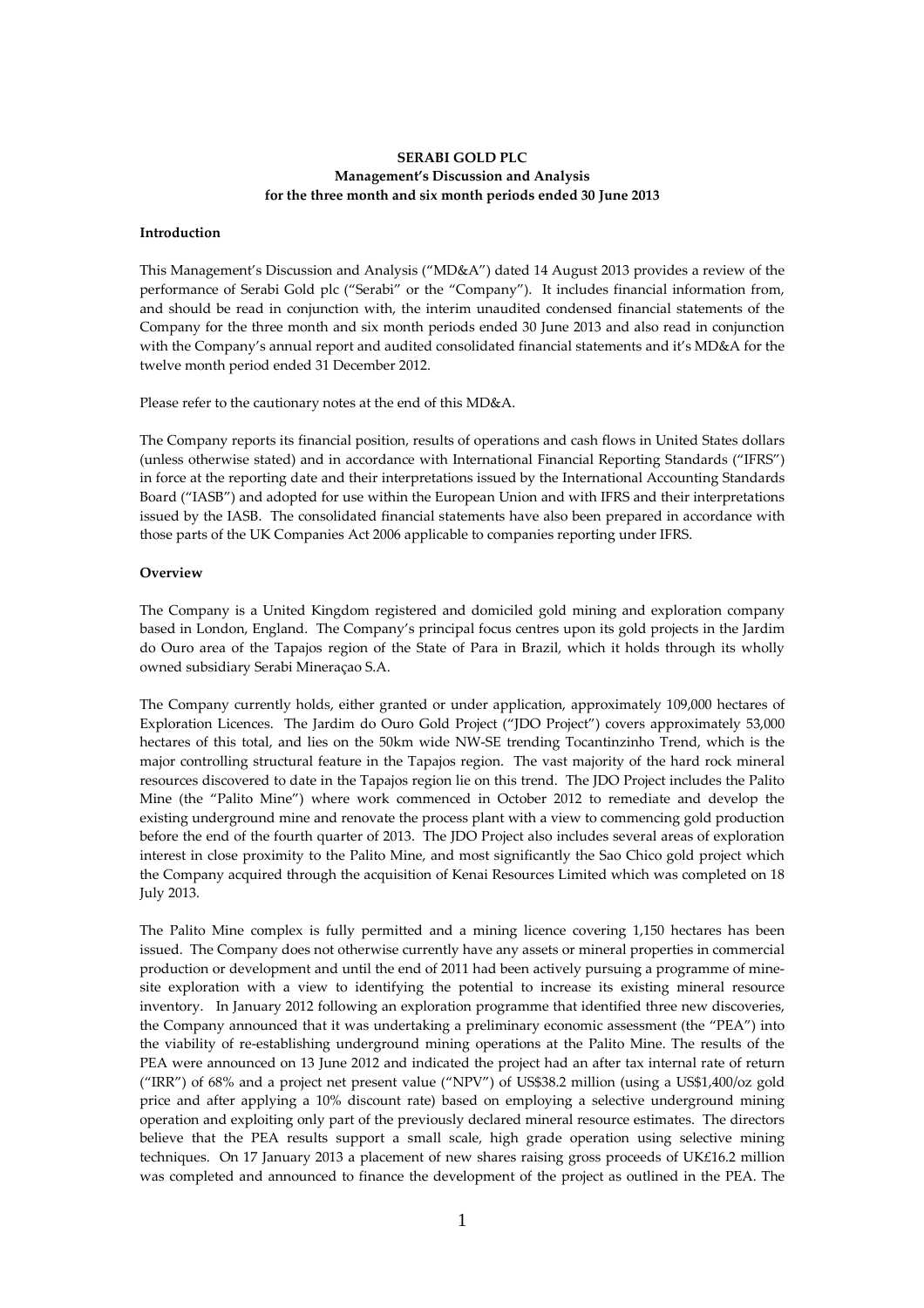Company's shares trade on the Toronto Stock Exchange ("TSX") under the symbol "SBI" and on AIM, a market operated by the London Stock Exchange, under the symbol "SRB". The Company is incorporated under the laws of England and Wales and is a reporting issuer in British Columbia, Alberta and Ontario.

On 6 May 2013, the Company announced the proposed acquisition of Kenai Resources Limited ("Kenai") by way of a Plan of Arrangement (the "Transaction"). The Transaction was completed on 18 July 2013 and brings under the ownership of Serabi, the high grade Sao Chico gold project ("Sao Chico") located within the 1,400 hectare exploration license AP 12836, some 25 kilometres from the Palito Gold Mine. The Sao Chico exploration licence is in force until March 2014, before which time the Company will apply to convert the concession to a full mining licence.

Additional information on the Company, including the Company's most recent Annual Information Form, is available on SEDAR at www.sedar.com.

## **Corporate and Operational Highlights - 2013**

- On 17 January 2013 the Company completed the placement of 270 million new ordinary shares to raise in aggregate GBP£16.2 million to finance the development of the Palito Mine project as outlined in the PEA. The placement of new shares was underwritten by Fratelli Investments Limited, one of the Company's major shareholders.
- The Palito mine remains on schedule to commence gold production at the end of 2013
	- o New mine management team and contract mining personnel in place.
	- o All new mining fleet fabricated and either delivered or in process of delivery to site. All other major items of surface or underground equipment acquired.
	- o Refurbishment of primary crushing plant complete.
	- o Gravity concentrator ordered and gravity tower in construction for completion end of September.
	- o Foundations for mill being laid and mill being overhauled.
	- o Flotation building and structures completed and flotation cells being refurbished.
	- o Filtration plant expected to be complete by the end of September.
	- o Gold room in construction with completion expected at the end of October.
	- o Uncrushed run of mine ore stockpile of 5,900 tonnes as at the end of July 2013. Target of 15,000 tonnes prior to plant commissioning.
- Contract negotiations at an advanced stage for the refining and purchase of the copper/gold concentrate that will be produced at the Palito Mine.
- Completion of the acquisition of Kenai Resources Limited ("Kenai") on 18 July 2013 bringing under ownership the high grade Sao Chico gold project ("Sao Chico"):
	- Sao Chico, located approximately 25 kilometres from Serabi's Palito Gold Mine, hosts a NI 43-101 compliant combined Measured and Indicated Mineral Resource of 25,275 ounces of gold at 29.77 grammes per tonne ("g/t") and an Inferred Mineral Resource of 71,385 ounces gold at 26.03 g/t.
	- o Expected to be the first satellite gold resource to supplement the Palito Mine production with high grade material, taking advantage of the excess plant capacity available to quickly expand Serabi's future gold production.
- An exploration programme is underway at Sao Chico:
	- o Drilling programme at Sao Chico commenced late May 2013. 19 holes completed to date over 3,025 metres. Initial assay results expected early September.
	- o Geophysics programme at Sao Chico commenced 10 August 2013 for 50 line kilometres.
	- o Management considers that the drill programme will both increase current resource confidence and size. On completion of the drilling and geophysics programme the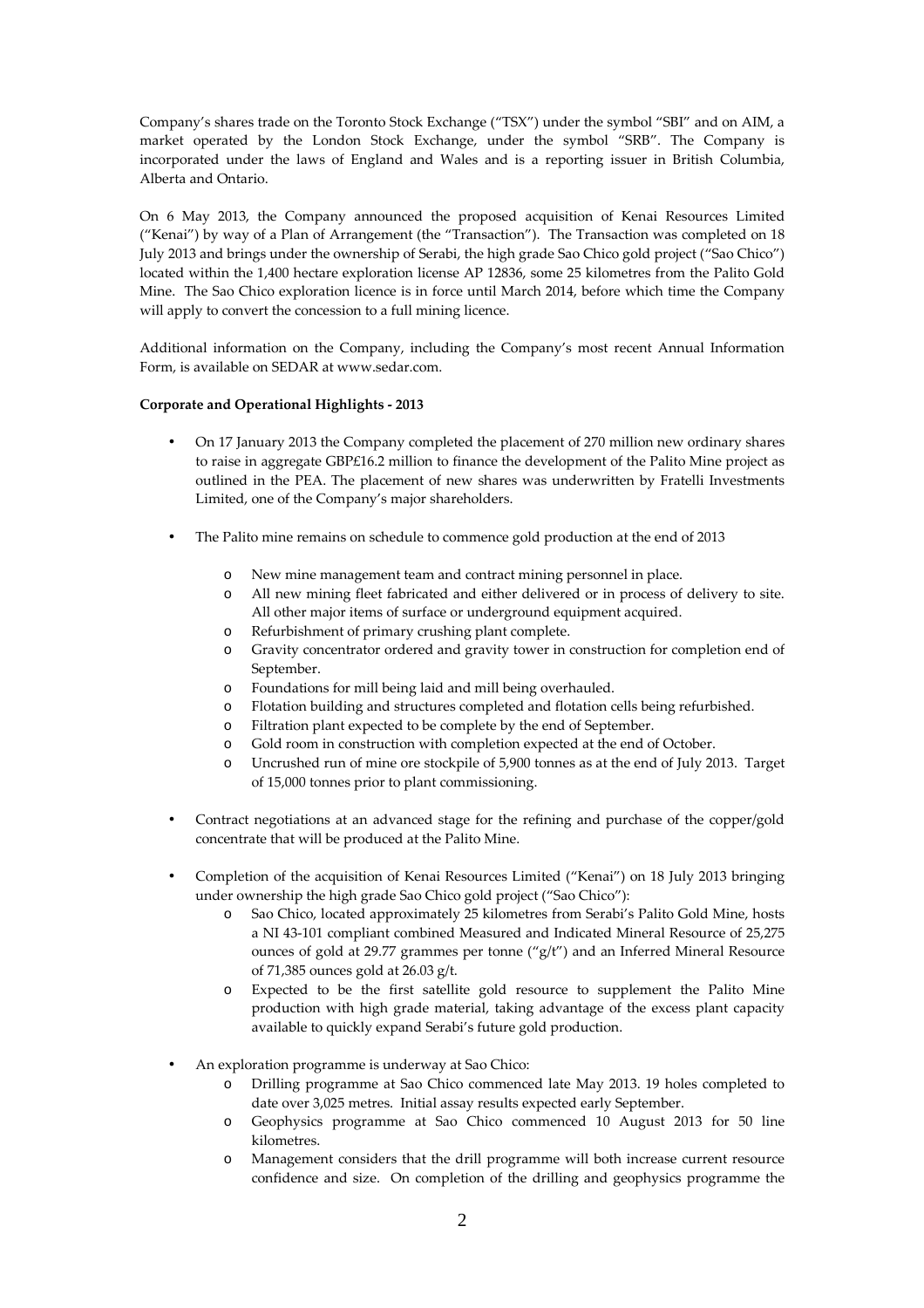Company will submit a Final Exploration Report ("FER") a significant step in the process for conversion of the exploration licence to a mining licence in [late 2014].

- Mr Nicolas Banados, Managing Director, Equities for Megeve Investments Limited, joined the Board as a non-executive director on 13 May 2013 and is a representative of Fratelli Investments Limited, the Company's largest shareholder,
- Mr Dan Kunz, the former Chairman of Kenai, was appointed to the Board, as a nonexecutive director, on 26 July 2013.
- Appointment of Peel Hunt LLP as Broker.

## **History**

The Company currently holds, either granted or under application, approximately 109,000 hectares of Exploration Licences all located within the Tapajos Gold Mining Region, within the states of Para and Amazonas, Northern Brazil. These licences are divided into three project areas, namely the Jardim do Ouro ("JDO"), Sucuba, and Pizon projects. The Company does not currently have any assets or mineral properties in commercial production, however, the JDO Project does incorporate the Palito Mine and Sao Chico. The Palito Mine has been in production under Serabi's ownership in the past, and work commenced in October 2012 to remediate and develop the existing underground mine and renovate the process plant with a view to commencing gold production before the end of the fourth quarter of 2013.

In January 2012 the Company announced that it was undertaking a PEA into the viability of reestablishing underground mining operations at the Palito Mine the results of which were released in June 2012. The PEA focussed on the existing resources and considered a selective mining methodology, focused on maximising grade with gold production levels around 24,000 ounces per annum. On 17 January 2013 a placement of new shares raising gross proceeds of UK£16.2 million was completed and announced to finance the development of the project in line with the plans and scope outlined in the PEA and it is anticipated that first gold production will occur before the end of the fourth quarter of 2013. In addition to the JDO project the Company has two other project areas, although activity on both of these projects has been limited in recent periods. The Sucuba Project is located in the state of Para, and the Company has submitted two applications for exploration permits covering an area of 10,815 hectares. The Pizon Project, located in the state of Amazonas, represents 44,712 hectares, in five exploration licences, one granted and four in application. The Company has not engaged in any exploration activity at the Sucuba or Pizon projects over the past 12 months, and has currently not budgeted for any exploration activity over the next 18 months. All activity budgeted at this time will focus on the JDO Project area.

#### **Jardim do Ouro Project**

The JDO Project, originally acquired by the Company in 2001, covers a total area of 54,300 hectares, and is comprised of one mining licence granted on 23 October 2007 covering an area of 1,150 hectares, four exploration licences and six applications for exploration licences covering the remaining area. The JDO Project is located in the Tapajós Mineral Province in the south east part of the Itaituba Municipality in the west of Pará State in central north Brazil. The Palito Mine and infrastructure itself lies some 4.5km south of the village of Jardim do Ouro and approximately 15km via road. Jardim do Ouro lies on the Transgarimpeira Road some 30km WSW of the town of Moraes de Almeida, located on the junction of the Transgarimpeira and the BR 163 (the Cuiabá - Santarém Federal Highway). Moraes de Almeida is approximately 300km south south-east by road of the municipal capital, and similarly named city, of Itaituba.

Within the JDO Project area is the Palito Mine, a high grade, narrow vein underground mine which was operated by the Company from late 2003 until the end of 2008. Towards the end of 2008 additional working capital was required to undertake necessary mine development and with no opportunity to raise additional working capital, as a result of the state of global financial markets at that time,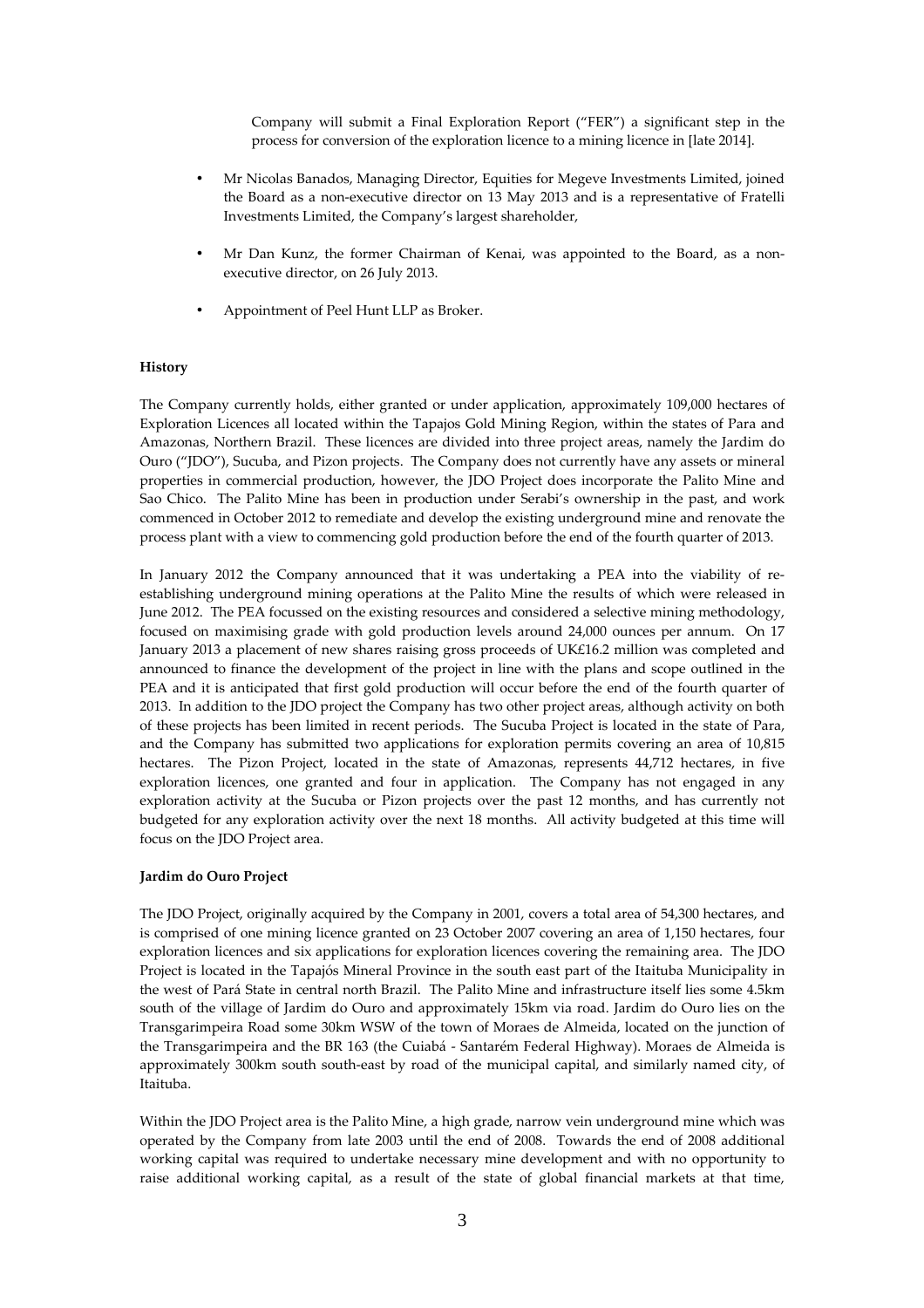management concluded that it was necessary to halt mining activity and place the underground portion of the Palito Mine on care and maintenance. Between the start of 2005 until the end of 2008 the Company processed a total of 480,000 tonnes of ore through the plant at an average gold head grade of 6.76 g/t. Average gold recovery during the period was 90%, with copper recovery around 93% providing total production over this period of 110,097 gold equivalent ounces. The Company continued to maintain some minor surface oxide ore production, through which some 7,200 ounces of gold was produced up to June 2010.

In December 2010 the Company released a technical report prepared by its consultants, NCL Brasil Ltda, (the NI 43-101 Technical Report for the Jardim do Ouro Project, Para State, Brazil). The report estimated, in accordance with Canadian Securities Administrators National Instrument 43-101 ("NI 43- 101"), a compliant Measured and Indicated mineral resource of 224,272 ounces (gold equivalent) and Inferred mineral resources of 443,956 ounces (gold equivalent).

|                  |           |                    |        |                | Contained      |
|------------------|-----------|--------------------|--------|----------------|----------------|
|                  |           |                    |        | Contained      | Gold           |
| Mineral          |           | Gold               | Copper | Gold           | Equivalent     |
| <b>Resources</b> | Tonnage   | $(g/t \text{ Au})$ | (% Cu) | (Ounces) $(1)$ | (Ounces) $(2)$ |
| Measured         | 97,448    | 9.51               | 0.26   | 29,793         | 32,045         |
| Indicated        | 753,745   | 7.29               | 0.23   | 176,673        | 192,228        |
| and<br>Measured  |           |                    |        |                |                |
| Indicated        | 851,193   | 7.54               | 0.23   | 206,466        | 224,272        |
|                  |           |                    |        |                |                |
| Inferred         | 2,087,741 | 5.85               | 0.27   | 392,817        | 443,956        |

(1) Mineral resources are reported at a cut-off grade of 1.0 g/t.

(2) Equivalent gold is calculated using an average long-term gold price of US\$700 per ounce, a long-term copper price of US\$2.75 per pound, average metallurgical recovery of 90.3% for gold and 93.9% for copper.

Since placing the operation on care and maintenance in 2008, the Company has kept intact as much of the infrastructure as possible. This includes the process plant comprising flotation and carbon-in-pulp ("CIP") gold recovery circuits which had historically been treating up to 600 t/day (200,000 t/year) of ore, a camp that had housed over 200 employees and maintenance and workshop facilities. The site is supplied with mains power sourced from a 25 mW hydroelectric generating station located approximately 100 km north east of the town of Novo Progresso on the Curuá (Iriri) River.

Following the suspension of mining operations the Company focused on mine-site exploration, primarily airborne and ground geophysics and geochemistry, followed by a 12,000m discovery and follow-up diamond drilling programme into advanced targets. The exploration objective was to identify two or more Palito style and size deposits in close proximity to the Palito Mine and processing infrastructure. Three discoveries were made during 2011 within 3 kilometres of the Palito Mine. Management believes that these three discoveries, Piaui, Palito South and Currutela, warrant further drilling to enhance and bring them to a resource status. In addition management is of the view that the Palito gold deposit, the Palito South discovery and the Currutela discovery are hosted along the same structural zone. Initial drilling undertaken during the latter part of 2011 on the Palito South prospect located along strike immediately to the south east of Palito, yielded encouraging assay results.

Management are sufficiently encouraged by these results to consider that Piaui, Curutela and Palito South will between them and in time form a cornerstone of the resource growth that they set out to achieve at the start of 2010. In January 2012, the Company commissioned NCL to undertake a Canadian NI 43-101 compliant PEA into the viability of re-establishing underground mining operations at the Palito Mine. The results of the PEA were announced by the Company on 13 June 2012 and the complete NI 43-101 compliant technical report issued on 29 June 2012. The directors believe that the PEA results support a small scale, high grade operation using selective mining techniques. On 17 January 2013 a placement of new shares raising gross proceeds of UK£16.2 million was completed and announced to finance the development of the project in line with the plans and scope outlined in the PEA.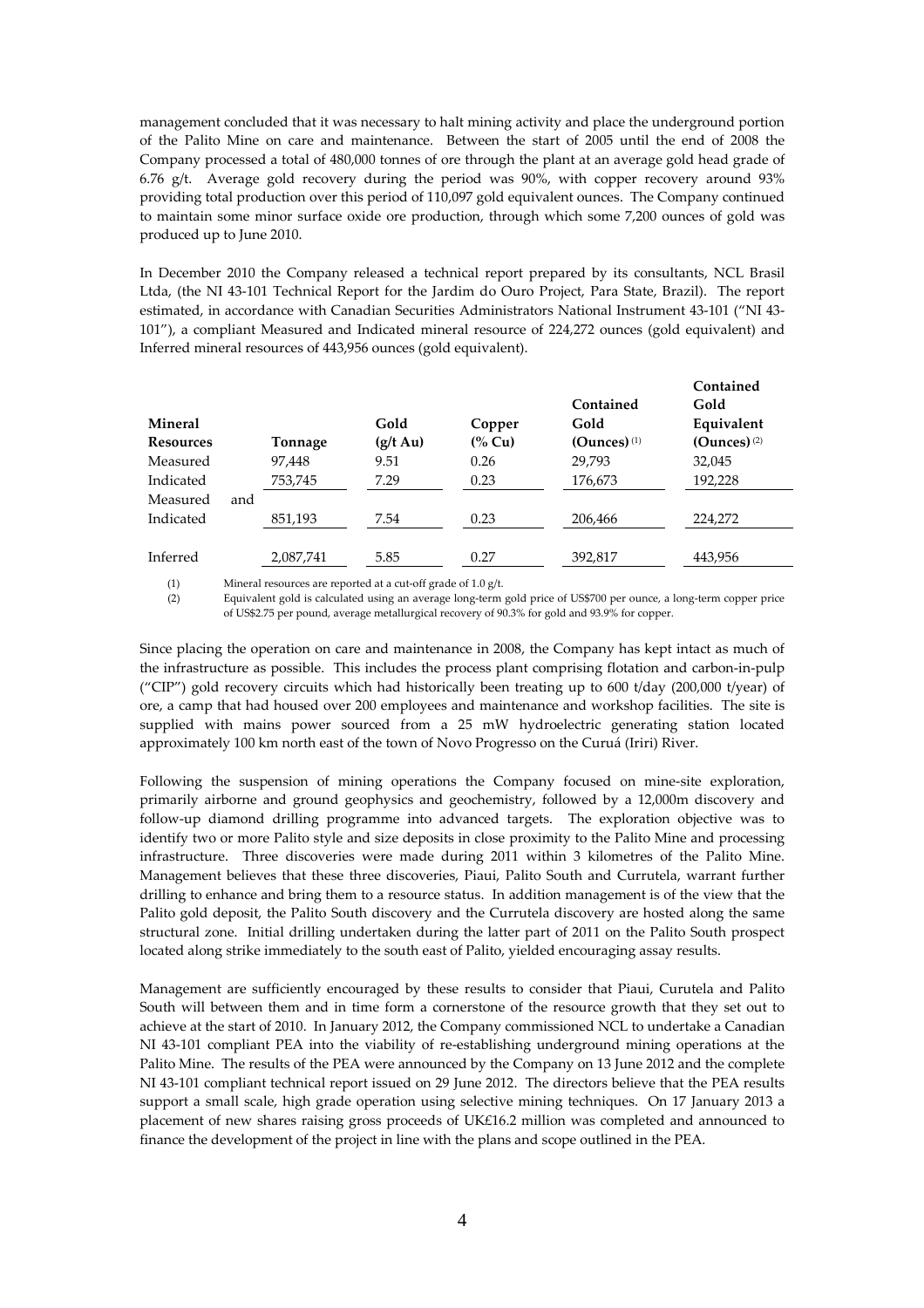Work began in October 2012 to remediate and develop the existing underground mine and renovate the process plant with a view to commencing gold production before the end of the fourth quarter of 2013. Management is hopeful that, if successful, the cash flow from the initial underground mining operation can be used, at least in part, to fund the future evaluation and development of satellite Palito discoveries namely, the Piaui, Currutela and Palito South prospects.

Also within the JDO Project area is the exploration licence area (AP 12836) of Sao Chico, a small but very high grade gold deposit some 25km from the Palito Gold project. The Sao Chico exploration licence is in force until March 2014, before which time the Company will apply to convert the concession to a full mining licence.

The Company acquired Sao Chico through the acquisition of Kenai which was completed on 18 July 2013. Sao Chico is a historic garimpo mining operation but exploration over the area has been limited. The most significant recent exploration was a 22 hole programme extending to about 3,300 metres of diamond drilling conducted by Kenai during 2011. Following this drilling programme Kenai commissioned Exploration Alliance Limited to produce a NI 43-101 compliant technical report including a mineral resource statement. The report issued on 15 October 2012estimated, in accordance with Canadian Securities Administrators National Instrument 43-101 ("NI 43-101"), a compliant Measured and Indicated mineral resource of 25,275 ounces of gold and Inferred mineral resources of 71,385 ounces of gold. The Company is now engaged in a minimum 3,500 metre diamond drilling programme to enhance the existing resource in terms of both resource confidence and size. The drill programme will be supplemented by ground geophysics (commencing in early August 2013) which will establish other potential areas of interest within the Sao Chico exploration licence. The current Sao Chico gold resource which has grades in excess of 26 g/t considers only three vein structures with a further ten more veins identified.

|                  |         |                    | Contained |
|------------------|---------|--------------------|-----------|
| Mineral          |         | Gold               | Gold      |
| <b>Resources</b> | Tonnage | $(g/t \text{ Au})$ | (Ounces)  |
| Measured         | 5,064   | 32.46              | 5,269     |
| Indicated        | 21,423  | 29.14              | 20,006    |
| Measured and     |         |                    |           |
| Indicated        | 26,487  | 29.77              | 25,275    |
| Inferred         | 85,577  | 26.03              | 71,385    |

(1) The effective date of the Mineral Resource is 30 May 2012.

(2) No cut-off grades have been applied to the block model in deriving the Mineral Resource reported above given insufficient drilling data.

(3) The Mineral Resource Estimate for the Sao Chico Gold Project was constrained within lithological and grade based solids. No optimisation studies have been applied to this high-grade, steeply dipping mineralization.

#### **RESULTS OF OPERATIONS**

#### **Exploration and technical programmes executed during the first six months of 2013**

The Company's results of operations for the six month period ended 30 June 2013 were comprised solely of the activities related to the results of operations of the Company's 100% owned subsidiary Serabi Mineraçăo S.A.

## *Property Highlights:*

• Mine dewatering completed in January 2013;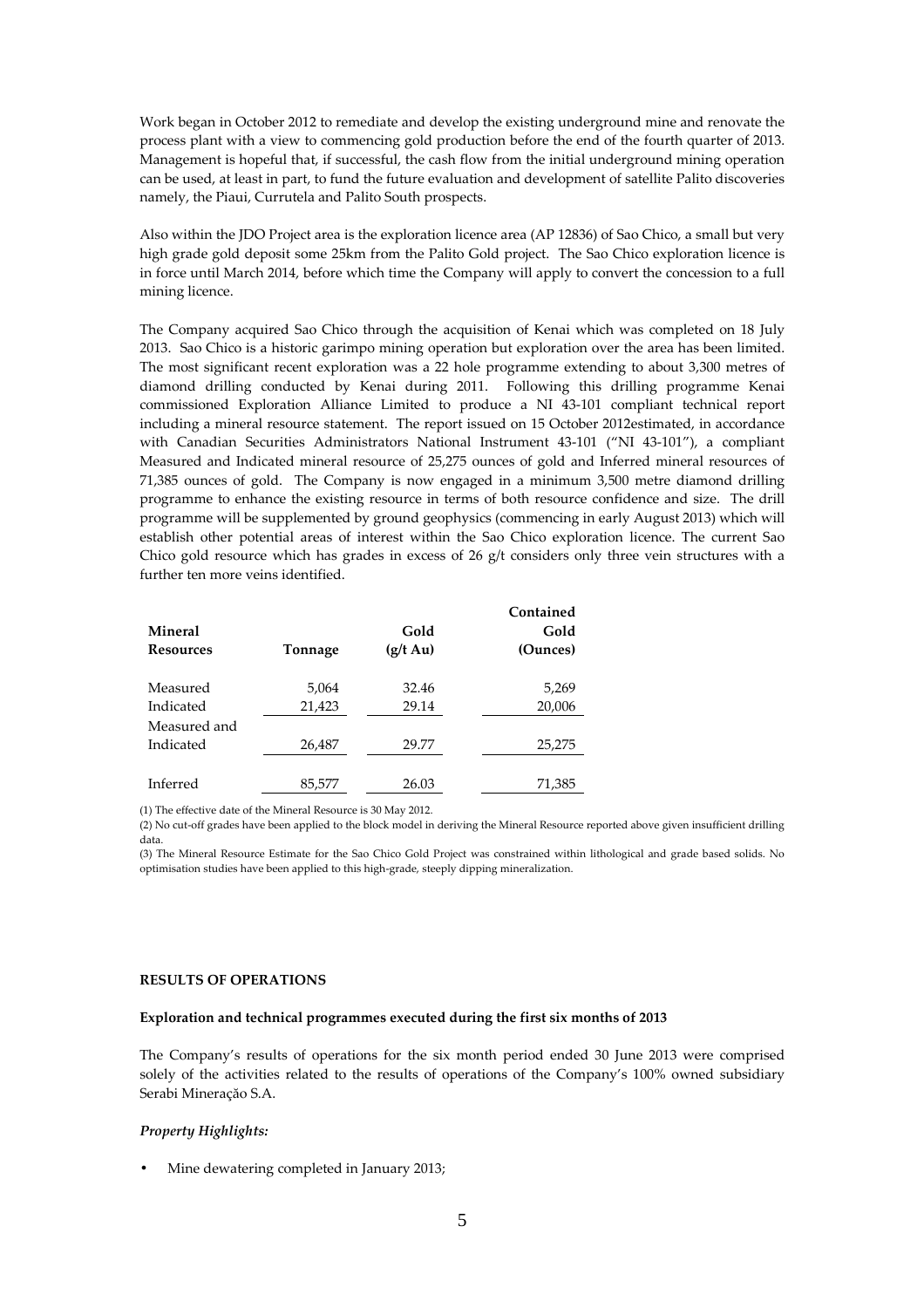- New mine management team and contract mining personnel in place;
- Development mining now underway;
- Stoping of remnant blocks commenced;
- Development ore stockpile being generated (5,900 tonnes at end July 2013);
- Main ventilation return to surface completed and equipped as a secondary egress;
- Remediation and reassembly of the primary crushing circuit complete;
- Remediation of flotation circuit due for completion by early in the third quarter 2013;
- Detailed engineering of milling circuit complete and laying of foundation and re-assembly of old plant underway; and
- Initial mining fleet on site in February 2013. Newly purchased items delivered during June and July are being commissioned. Remaining items expected to be delivered and operation before end of third quarter 2013.

Activity at the Palito mine-site which commenced early the first quarter of 2013 has continued as planned. The mine de-watering programme that was started in 2012 was completed in January 2013 and this was closely followed by the new mine management team arriving at site in the same month. The first contract mining crews also started work during the quarter concurrent with some initial mining fleet that the Company had sourced locally.

Within the mine itself, works have concentrated on the commencement of development mining and the extension of the main ramp to access deeper levels in the mine. Work on creating two new ventilation raises commenced, with the Palito West raise being completed to surface and equipped as an emergency egress also. Mining crews have started open stoping numerous remnant ore blocks within the upper levels. These blocks are in areas that have been previously developed and are therefore relatively readily accessible. By year end we expect to have over 15,000t of high grade stope ore on surface, that will provide the initial ore feed to the process plant when this is commissioned towards the end of 2013.

Orders were placed for additional underground mining fleet during the first quarter of 2013, namely surface loaders, trucks, underground loaders and drilling jumbos. The three of five units have arrived at site during June and August 2013 with the recent deliveries now being commissioned. We expect to have a full complement at site by end of the third quarter 2013.

Work is progressing well with the remediation of the crushing and process plant. Icone, an engineering firm based in Belo Horizonte have, during March and April 2013, been designing the overhaul of the grinding section, which will also now include the facility to introduce a gravity recovery circuit. The old milling section is now disassembled, and work has begun on the ball mill overhaul. Additionally during March and April 2013, the crushing and flotation plants having been dismantled and all critical parts overhauled. The crushing plant is complete albeit requiring some additional cosmetic work and the flotation plant is being reassembled with a view to being completed during the third quarter of 2013.

A new accommodation facility was built during the second quarter 2013, meaning the camp has new or overhauled accommodation for 140 personnel. Further work on upgrading camp facilities is on-going.

## *Outlook*

Remediation and development works are progressing well and the Company remains on schedule with the underground mine development work benefitting from the earlier than planned completion of the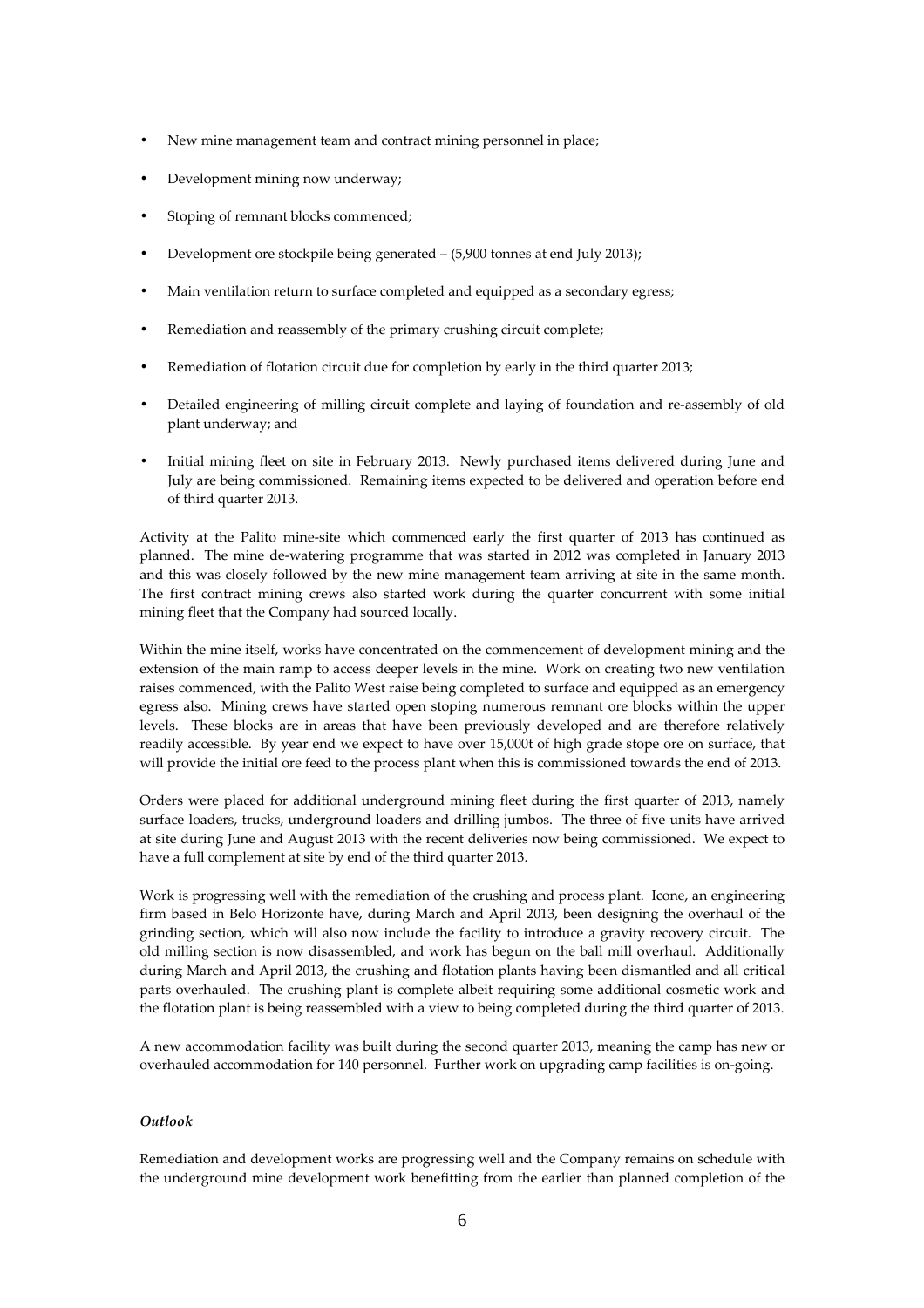de-watering of the mine. Mine development is well underway, mine services will continue to be overhauled and the rehabilitation of the processing plant will continue with a view to having the crushing, milling, gravity concentration, gold room and flotation sections all completed and being commissioned by year end.

The plant remediation and design has taken into account the processing requirements of future ore mined from Sao Chico.

The Company's exploration activities will remain limited whilst the Company focuses its attention and personnel resources at Palito towards the remediation and commencement of production. The directors expect that future exploration activity at Palito will be financed from the cash flow from gold production at Palito and may therefore not be undertaken until such time as sufficient and sustainable levels of cash flow are achieved. Exploration work being undertaken at Sao Chico is a priority given the short period prior to the expiry of the exploration licence and the desire to secure a mining licence as quickly as possible to allow development and gold production from this project to be started at the earliest possible opportunity.

A number of refining and trading groups have been approached to provide terms for the refining and purchase of the copper/gold concentrate that will be produced at the Palito Mine and which is expected to account for in excess of 70% of the revenues of the operation. The Company has completed the evaluation of these submissions and is in the process of agreeing contract terms.

The Company's strategy has been to develop additional satellite high grade gold mining opportunities in relatively close proximity to Palito, taking advantage of surplus capacity that exists in the gold plant, the rationale being that ore mined could be treated through the centralised processing facility located at the Palito site. Kenai's high grade Sao Chico property is at a more advanced stage than Serabi's own discoveries at Currutela, Palito South and Piaui, and therefore obviously falls into this category of being a satellite opportunity. The acquisition of Kenai on 18 July 2013 therefore presents the Company with the opportunity to reduce the timeframe for the development of its first satellite deposit to augment Palito mine production with additional high grade feed, taking advantage of the excess plant capacity available.

The first stage of activity at Sao Chico is a minimum 3,500 metre diamond drilling programme to enhance the existing resource in terms of both resource confidence and size. The drill programme will be supplemented by ground geophysics, commencing early in August 2013, which will establish other potential areas of interest within the Sao Chico exploration licence. The current Sao Chico gold resource comprises approximately 25,000 Measured and Indicated ounces of gold and 71,000 Inferred ounces, both averaging over 26 g/t. and contained within just three veins with ten more veins identified.

The Sao Chico exploration licence is in force until March 2014, before which time the Company will apply to convert the concession to a full mining licence. To acquire the full mining licence status, the Company is following a two stage process. Following completion of the on-going drilling and geophysics programmes, a Final Exploration Report ("FER") will be compiled and submitted to the Departamento Nacional de Produção Mineral ("DNPM") for approval. On approval of the FER, the Company will then submit the Plano de Approveimento Economico ("PAE"), which concludes the permitting process to acquire the licence. The Company anticipates the approval of both documents will take much of 2014, and therefore expects that it will be in a position to commence development of the project late in 2014 following the award of a mining licence.

The DNPM have already issued a trial mining licence ("GUIA") for the Sao Chico property, which will expire in April 2014 and management consider that at the very least this illustrates the DNPM's willingness to see the project developed. Discussions with the DNPM suggest that as the FER and PAE will demonstrate that all processing of Sao Chico ore will be undertaken at Palito, where a fully permitted process facility will already be in place, the application for a mining licence at Sao Chico can be rapidly processed.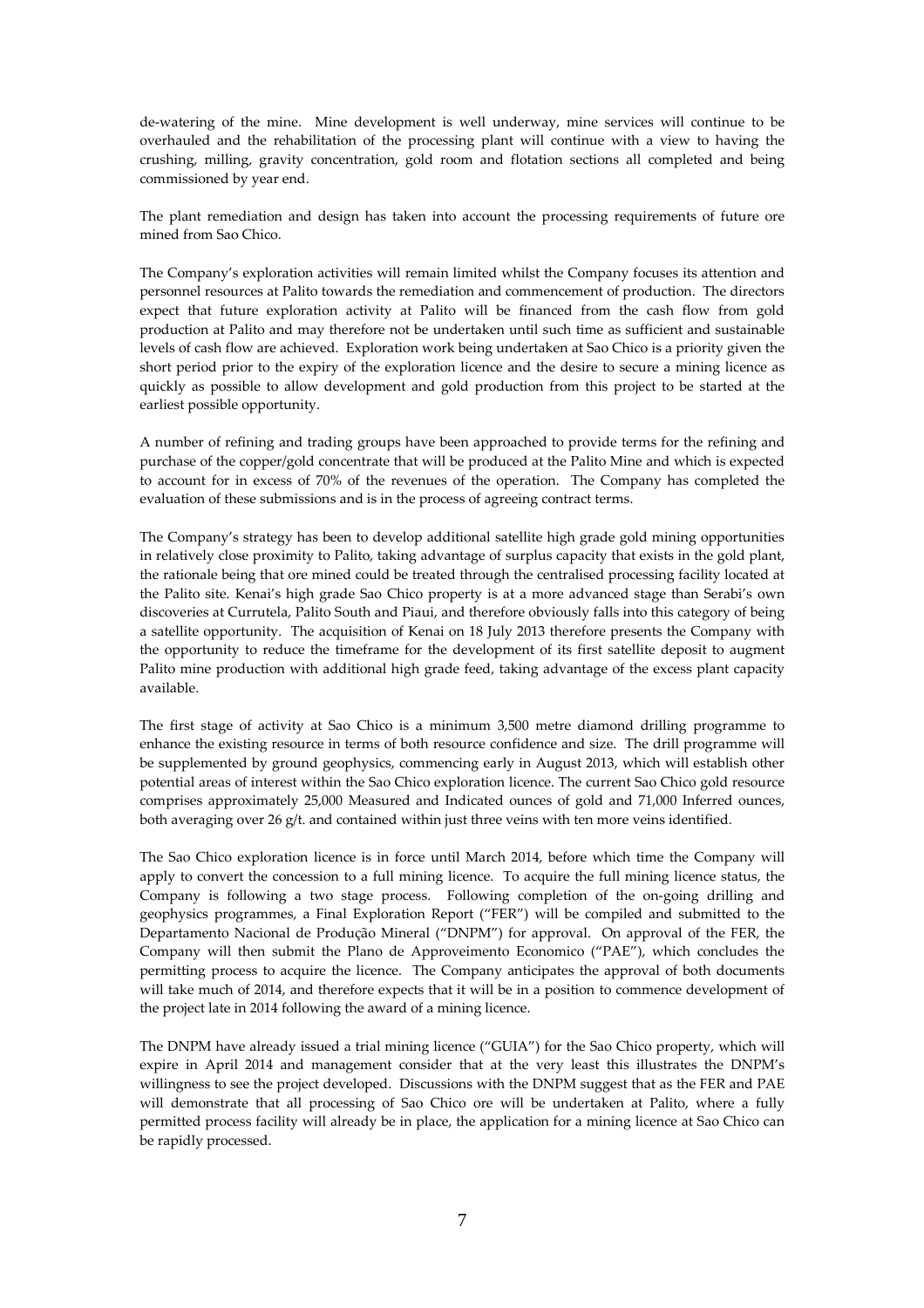#### **SELECTED FINANCIAL INFORMATION**

The data included herein is taken from the Company's annual audited financial statements and unaudited interim financial information. The audited financial statements are prepared in accordance with International Financial Reporting Standards ("IFRS") in force at the reporting date and their interpretations issued by the International Accounting Standards Board ("IASB") and adopted for use within the European Union and with IFRS and their interpretations adopted by the IASB. The consolidated financial statements have also been prepared in accordance with those parts of the Companies Act 2006 applicable to companies reporting under IFRS. Whilst the unaudited interim financial statements are compiled in accordance with IFRS, they do not contain sufficient financial information to comply with IFRS.

#### **Results of Operations**

#### **Three month period ended 30 June 2013 compared to the three month period ended 30 June 2012**

The loss from operations increased by US\$146,187 from US\$820,266 for the 3 months ended 30 June 2012 to US\$966,453 for the 3 month period ended 30 June 2013 an increase of 18% and primarily arising from certain one off tax charges incurred during the period. This has in part been offset by a change in the manner in which costs associated with maintenance activities of the plant are treated for accounting purposes and reduced depreciation costs.

In the 3 months to 30 June 2012 all costs relating to the maintenance of the process plant were treated as an operating expense as they were incurred, this cost for that 3 month period being BrR\$130,736 (US\$64,250). Since the decision was taken by the Board at the end of June 2012, to proceed with the development of the Palito Mine, the plant has been considered to be in a state of refurbishment and all costs related to the plant are being capitalised as part of the overall mine development costs and therefore there is no comparable expense reported in the income statement for the 3 month period to 30 June 2013.

Administration costs have shown an overall increase from US\$573,167 for the 3 month period ended 30 June 2012 to US\$805,633 for the 3 month period to 30 June 2013. This increase is primarily due to the settlement of certain one off historical tax adjustments totalling BrR\$304,500 (US\$150,026). Excluding this item from the analysis, administration costs for the 3 months to 30 June 2103 show a small increase of US\$82,000 in comparison with the 3 months to 30 June 2012. This variance is primarily attributable to the timing of certain expenses in the UK which in 2012 had been recognised and reported in a preceding period.

The reduction in depreciation charges between the two periods reflects many of the Company's assets reaching the end of their original forecast lives for amortisation purposes and have therefore now been fully amortised. Depreciation charges for the 3 months to 30 June 2013 are US\$112,974 compared with US\$158,204 for the 3 month period to 30 June 2012.

The Company recorded a foreign exchange gain of US\$23,400 in the 3 month period to 30 June 2013 which compares with a foreign exchange loss of US\$19,103 recorded for the 3 months ended 30 June 2012. These foreign exchange gains and losses are primarily incurred in respect of the cash holdings of the Company in currencies other than US Dollars as at the period end and do not necessarily reflect actual realised losses. The Company holds funds in certain currencies in anticipation of future expenditures that are anticipated to be settled in those currencies. The currency gain in the 3 month period to 30 June 2013 in part reverses losses on currency holdings reported in the 3 month period to 31 March 2013 and reflects the appreciation on certain currencies in particular the UK Pound against the US Dollar as at 30 June 2013 compared with 31 March 2013.

Net interest charges for the 3 month period to 30 June 2013 were US\$14,462 compared with US\$14,731 for the corresponding period 3 month period to 30 June 2012. An analysis of the composition of these charges is set out in the table below: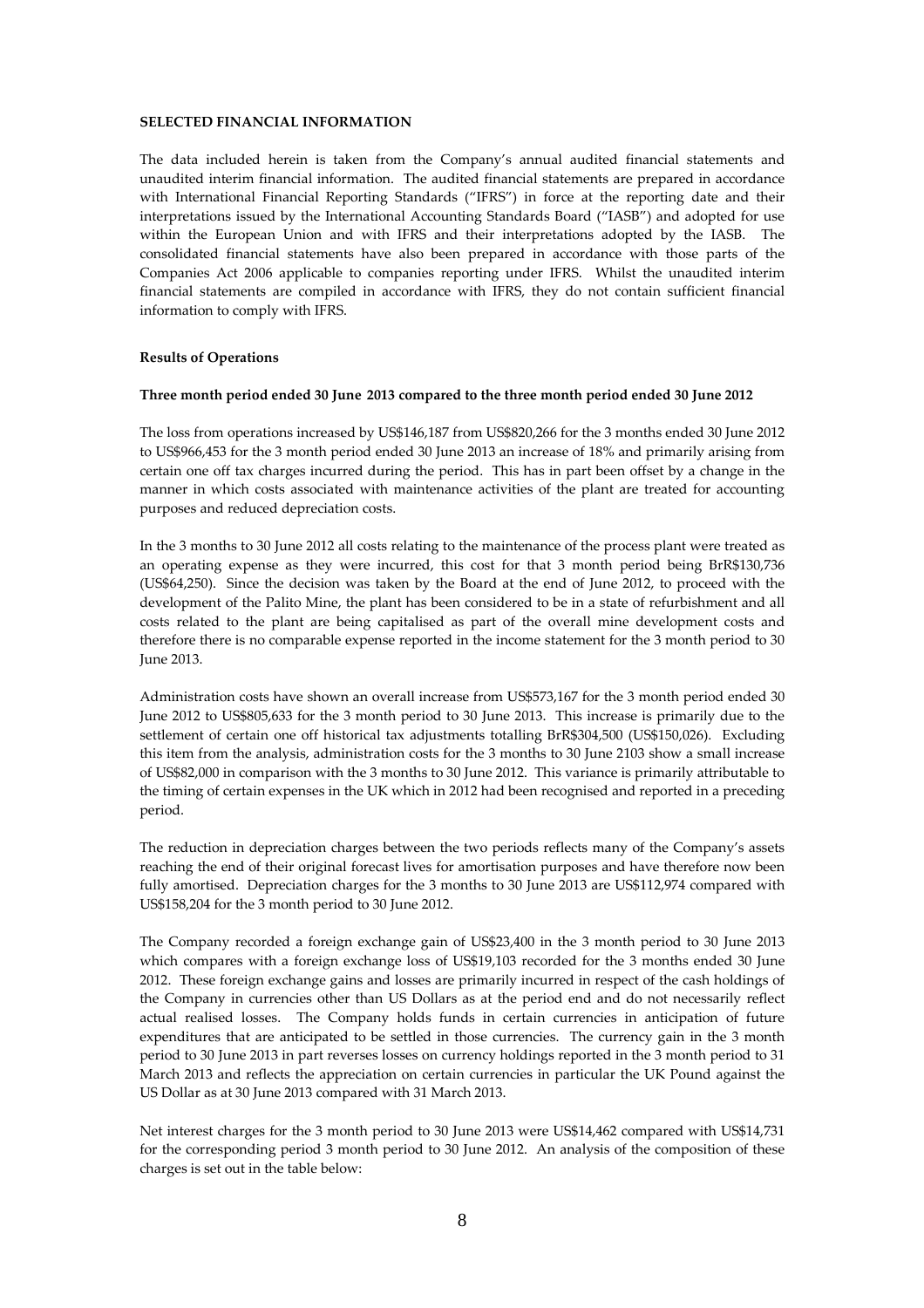|                                            | 2013    | 2012    |
|--------------------------------------------|---------|---------|
|                                            | US\$    | US\$    |
| Interest expense on convertible loan stock | 15,653  | 13,394  |
| Asset finance charges                      | 4,195   |         |
| Other interest and finance expenses        | 905     | 5,022   |
|                                            | 20,753  | 18,416  |
| Interest income                            | (6,291) | (3,685) |
|                                            | 14,462  | 14,731  |
|                                            |         |         |

Asset finance charges relate to the acquisition of new mining equipment under suppler credit terms. The first instalment was settled in June 2013 when the first item was received in Brazil.

Other interest and finance expenses are primarily related to the Brazilian operation and the reduction in the 3 months to 30 June 2013 compared with the 3 months to 30 June 2012 reflects reduced levels of settlements with long term creditors to which interest is being applied and also reduced levels of penalties from tax authorities for past adjustments of taxes due to be collected by the Company on behalf of both the Federal and State tax authorities.

#### **Six month period ended 30 June 2013 compared to the six month period ended 30 June 2012**

The loss from operations was reduced by US\$173,814 (7.9%) from a loss of US\$2,204,533 for the six months to 30 June 2012 to US\$2,030,719 for the six month period to 30 June 2013. This variance has in part arisen from a change in the manner in which costs associated with maintenance activities of the plant are treated for accounting purposes and reduced depreciation costs. Administration costs have increased by US\$330.433 (24%) reflecting the higher levels of activity during the six month period ended 30 June 2013 compared with the corresponding six month period ended 30 June 2012.

In the 6 months to 30 June 2012 all costs relating to the maintenance of the process plant were treated as an operating expense as they were incurred, this cost for that 6 month period being BrR\$338,690 (US\$181,944). Since the decision was taken by the Board at the end of June 2012, to proceed with the development of the Palito Mine, the plant has been considered to be in a state of refurbishment and all costs related to the plant are being capitalised as part of the overall mine development costs and therefore there is no comparable expense reported in the income statement for the 6 month period to 30 June 2013.

Administration costs have shown an overall increase from US\$1,383,953 for the 6 month period ended 30 June 2012 to US\$1,714,386 for the 6 month period to 30 June 2013. The expense for the 6 months to 30 June 2012 included a charge in respect of labour claims amounting to US\$201,667 whilst during the 6 month period to 30 June 2013 this expense was only US\$5,119. The Company has incurred an expense in the 6 month period ended 30 June 2013 of US\$326,500 in respect of bonus payments made to senior management personnel in respect of the preceding financial year's performance and the recognised oneoff tax liabilities amounting to US\$150,026. Excluding these items from the analysis, administration costs for the 6 months to 30 June 2103 show an increase of US\$50,000 by comparison with the 6 months to 30 June 2012. This additional expense has been incurred in Brazil and reflects the increased level of administrative support required to manage the construction and start-up of the Palito Gold Mine and includes the opening of a support office in Belem, the Para state capital, to allow improved communication with State and government departments.

The reduction in depreciation charges between the two periods reflects many of the Company's assets reaching the end of their original forecast lives for amortisation purposes and have therefore now been fully amortised. Depreciation charges for the 6 months to 30 June 2013 are US\$220,641 compared with US\$584,841 for the 6 month period to 30 June 2012.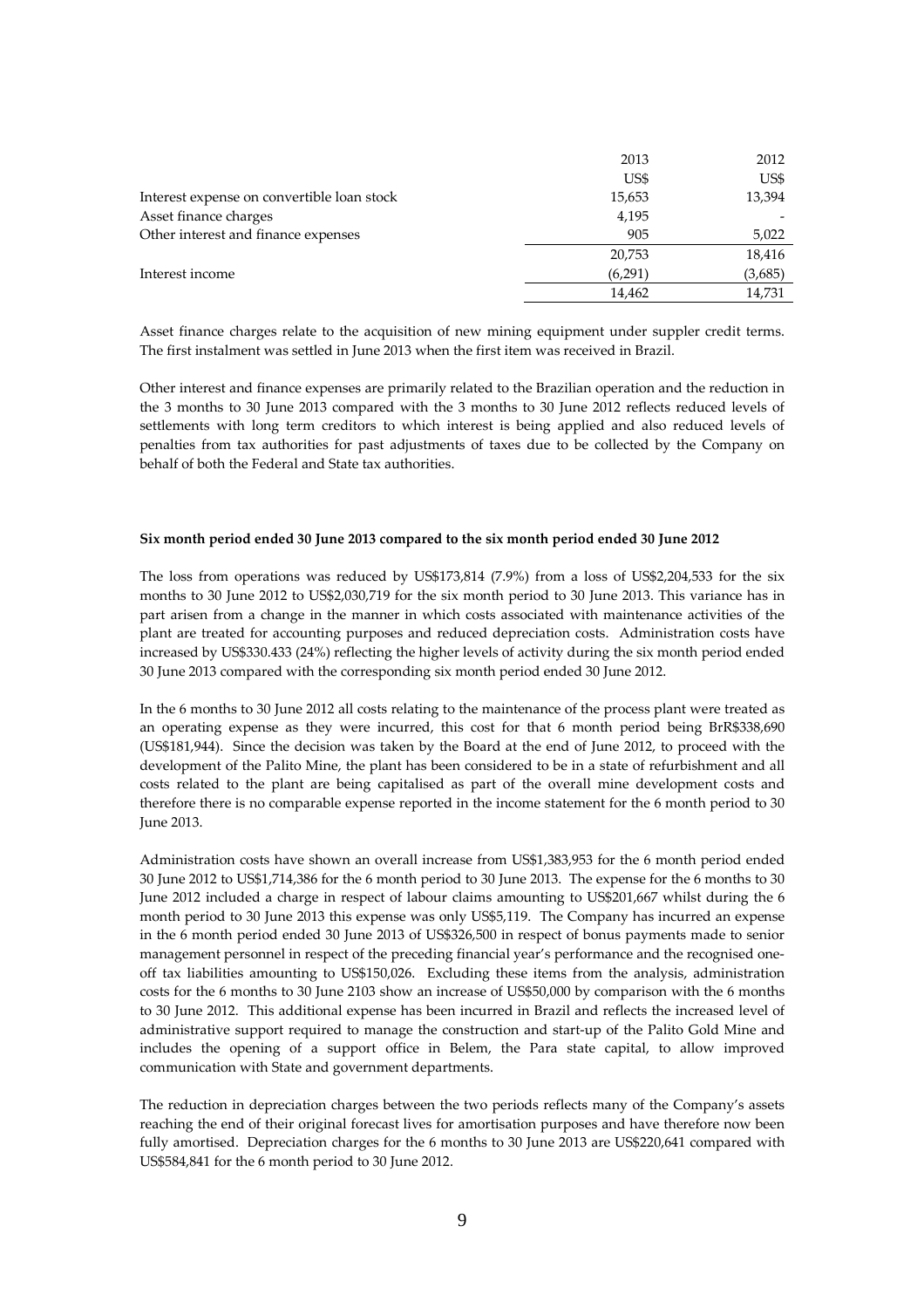The Company recorded a foreign exchange loss of US\$231,818 in the 6 month period to 30 June 2013 which compares with a foreign exchange gain of US\$68,087 recorded for the 6 months ended 30 June 2012. The loss for the 6 months to 30 June 2013 primarily comprises losses on cash holdings denominated in GB Pounds Sterling and Euros. The Company holds funds in certain currencies in anticipation of future expenditures that are anticipated to be settled in those currencies. These currency holdings were acquired early in the 6 month period, which saw a period of strengthening of the US Dollar against most major currencies resulting in these book exchange losses. Subsequent strengthening of Sterling during the second quarter of 2013 has reversed some of the recorded losses which were primarily incurred during the first quarter of 2013.

Net interest charges for the 6 month period to 30 June 2013 were US\$54,204 compared with US\$32,780 for the corresponding 6 month period to 30 June 2012. An analysis of the composition of these charges is set out in the table below:

|                                            | 2013<br>US\$ | 2012<br>US\$ |
|--------------------------------------------|--------------|--------------|
| Interest on short term loan                | 26,630       |              |
| Interest expense on convertible loan stock | 31,292       | 27,321       |
| Asset finance charges                      | 4,195        |              |
| Other interest and finance expenses        | 1,135        | 10,323       |
|                                            | 63,252       | 37,644       |
| Interest income                            | (9,048)      | (4,864)      |
|                                            | 54.204       | 32,780       |

Interest charges on the short term loan relate to a US\$6.0 million facility provided by Fratelli Investments Limited ("Fratelli") which was entered into on 1 October 2012. Under the loan agreement a facility fee of 3% was payable to Fratelli and interest accrued at the rate of 12% per annum. The facility was repaid in January 2013 from the proceeds of a UK£16.2 million placement of new ordinary shares that was completed on 17 January 2013.

Asset finance charges relate to the acquisition of new mining equipment under suppler credit terms. The first instalment was settled in June 2013 when the first item was received in Brazil.

Other interest and finance expenses are primarily related to the Brazilian operation and the reduction in the 6 months to 30 June 2013 compared with the 6 months to 30 June 2012 reflects reduced levels of settlements with long term creditors to which interest is being applied and also reduced levels of penalties from tax authorities for past adjustments of taxes due to be collected by the Company on behalf of both the Federal and State tax authorities.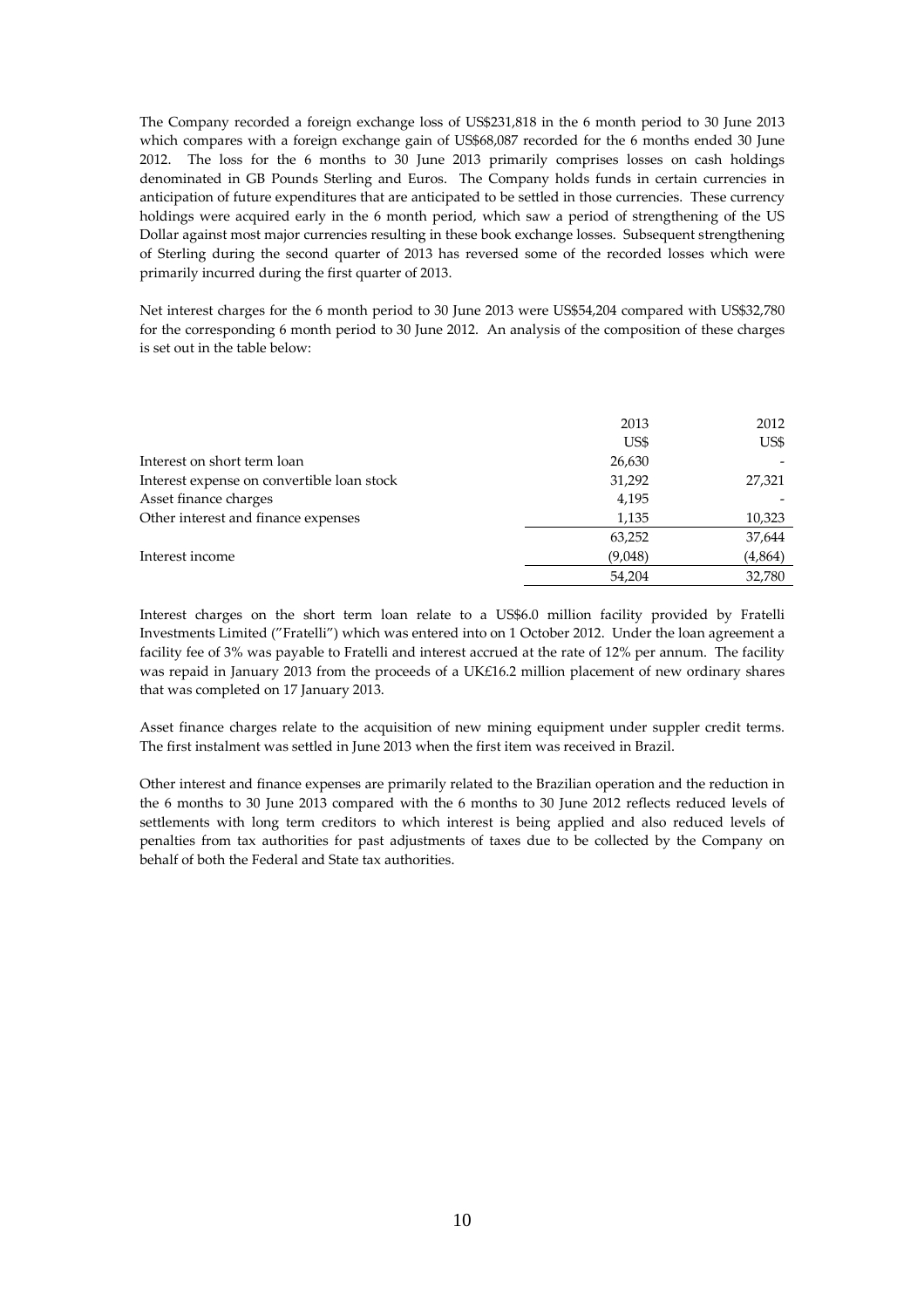## **Summary of quarterly results**

|                                    | Quarter ended  | Quarter ended  | Quarter ended  | Quarter ended  |
|------------------------------------|----------------|----------------|----------------|----------------|
|                                    | 30 June        | 31 March       | 31 December    | 30 September   |
|                                    | 2013           | 2013           | 2012           | 2012           |
|                                    | US\$           | US\$           | US\$           | US\$           |
| Revenues                           |                |                |                |                |
| Operating expenses                 |                |                | (296, 017)     |                |
| Gross loss                         |                |                | (296, 017)     |                |
| Administration expenses            | (805, 633)     | (908, 753)     | (679, 272)     | (450, 047)     |
| Option costs                       | (47, 846)      | (47, 846)      | (33, 244)      | (33, 244)      |
| Write-off of past exploration      |                |                |                |                |
| expenditures                       |                |                | (267, 703)     |                |
| Gain on asset disposals            |                |                | 9,857          |                |
| Depreciation of plant and          |                |                |                |                |
| equipment                          | (112, 974)     | (107, 667)     | (83, 110)      | (223, 150)     |
| Operating loss                     | (966, 453)     | (1,064,266)    | (1,349,489)    | (706, 441)     |
| Foreign exchange gains/(losses)    | 23,400         | (255, 218)     | (4,380)        | 9,434          |
| Finance costs                      | (14, 462)      | (39, 742)      | (498, 343)     | (18, 541)      |
| Loss before taxation               | (957, 515)     | (1,359,226)    | (1,852,212)    | (715, 548)     |
| Loss per ordinary share (basic and |                |                |                |                |
| diluted)                           | $(0.27)$ cents | $(0.43)$ cents | $(2.03)$ cents | $(0.78)$ cents |
|                                    |                |                |                |                |
| Development and deferred           |                |                |                |                |
| exploration costs                  | 16,375,076     | 17,696,480     | 17,360,805     | 18,249,489     |
| Property, plant and equipment      | 30,228,704     | 29,187,365     | 26,848,991     | 25,514,742     |
| Total current assets               | 17,758,039     | 21,881,077     | 3,993,428      | 2,054,299      |
| Total assets                       | 64,361,819     | 68,764,922     | 48,203,224     | 45,818,530     |
|                                    |                |                |                |                |
| <b>Total liabilities</b>           | 5,432,817      | 4,857,524      | 8,942,223      | 4,358,930      |
| Shareholders' equity               | 58,929,002     | 63,907,398     | 39,261,001     | 41,459,600     |
|                                    |                |                |                |                |
|                                    | Quarter ended  | Quarter ended  | Quarter ended  | Quarter ended  |
|                                    | 30 June        | 31 March       | 31 December    | 30 September   |
|                                    | 2012           | 2012           | 2011           | 2011           |
|                                    | US\$           | US\$           | US\$           | US\$           |
|                                    |                |                |                |                |
| Revenues                           |                |                | (99)           | 2,843          |
| Operating expenses                 | (64, 250)      | (117, 694)     | (103, 429)     | (152,001)      |
| Gross loss                         | (64,250)       | (117, 694)     | (103, 528)     | (149, 158)     |
| Administration expenses            | (573, 167)     | (810, 786)     | (773, 512)     | (745,990)      |
| Provision for indirect taxes       |                |                | (129, 264)     |                |
| Option costs                       | (33, 244)      | (29, 150)      | (77, 151)      | (92, 399)      |
| Write-off of past exploration      |                |                |                |                |
| expenditures                       | 8,599          |                |                |                |
| Gain /(loss) on asset disposals    |                |                | 38,803         | (5,204)        |
| Depreciation of plant and          |                |                |                |                |
| equipment                          | (158, 204)     | (426, 637)     | (509, 873)     | (580, 845)     |
| Operating loss                     | (820, 266)     | (1,384,267)    | (1,554,525)    | (1,573,596)    |
| Foreign exchange (losses)/gains    | (19, 103)      | 87,190         | 95,975         | (168, 309)     |
| Finance (costs)/income             | (14, 731)      | (18,049)       | (432, 312)     | 2,221          |
| Loss before taxation               | (854, 100)     | (1,315,126)    | (1,890,862)    | (1,739,684)    |
| Loss per ordinary share (basic and |                |                |                |                |
| diluted)                           | $(0.94)$ cents | $(1.56)$ cents | $(2.96)$ cents | $(2.72)$ cents |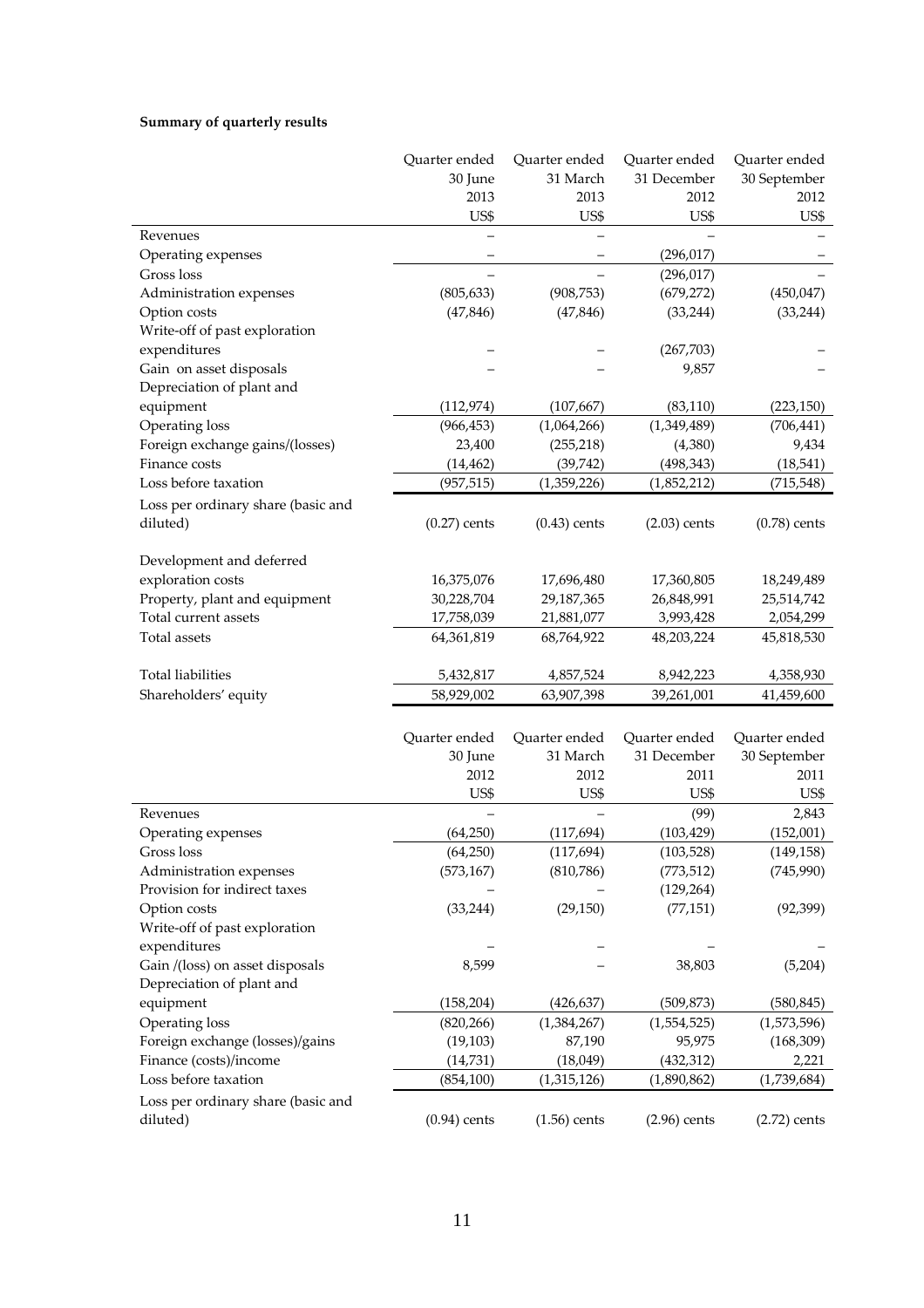|                               | Ouarter ended | Ouarter ended | Ouarter ended | Ouarter ended |
|-------------------------------|---------------|---------------|---------------|---------------|
|                               | 30 June       | 31 March      | 31 December   | 30 September  |
|                               | 2012          | 2012          | 2011          | 2011          |
|                               | US\$          | US\$          | US\$          | US\$          |
| Development and deferred      |               |               |               |               |
| exploration costs             | 17,405,081    | 17,998,296    | 16,648,884    | 15,122,184    |
| Property, plant and equipment | 25,845,466    | 28,690,108    | 28,266,092    | 29,132,327    |
| Total current assets          | 3,305,872     | 5,291,258     | 3,309,822     | 6,376,759     |
| Total assets                  | 46,556,419    | 51,979,662    | 48,224,798    | 50,631,270    |
| Total liabilities             | 4,219,578     | 4,537,035     | 4,940,318     | 5,302,581     |
| Shareholders' equity          | 42,336,841    | 47,442,627    | 43,284,480    | 45,328,689    |

#### **Liquidity and Capital Resources**

The Company had a working capital position of US\$14,305,840 at 30 June 2013 compared to US\$(2,760,102) at 31 December 2012. The working capital position at 31 December 2012 was inclusive of a US\$4.5 million short term loan received from a major shareholder which was repaid in January 2013, following the successful completion of a share placement on 17 January 2013 raising gross proceeds of UK£16.2 million. This share placement and the repayment of the loan comprise the principle reasons for the significant improvement in the working capital position of the Company which has resulted in an increase in cash resources available to the company of US\$11,411,582 million compared with 31 December 2012*.* 

The levels of inventories have increased by US\$62,000 compared with 31 December 2012, reflecting the increasing levels of activity and comprise consumables for the development mining activities that are now underway. Equally the level of creditors has increased by approximately US\$822,188 as orders for equipment, contractor services and consumables are placed.

The Company does not have any asset backed commercial paper investments. As the Company has no revenue and has in recent years primarily supported its activities by the issue of further equity, the working capital position at any time reflects the timing of the most recent share placement completed by the Company.

During the six month period ended 30 June 2013 the Company issued 270,000,000 Ordinary Shares for gross cash proceeds of UK£16.2 million. The placement had been underwritten by one of the Company's major shareholders who received an underwriting fee of 8,135,035 Warrants in respect of the placement. Each Warrant entitles the holder to subscribe for one Ordinary Share at a price of UK£0.10 at any time until 16 January 2015.

The Company has, during the six month period ended 30 June 2013, incurred costs of US\$204,000 for development and exploration expenditures on its mineral properties, US\$1.2 million on asset purchases, US\$4.9 million related to the rehabilitation and development of the Palito Mine and used cash of US\$2,188,000 to support its operating activities. Further details of the exploration and development activities conducted during the period are set out elsewhere in this MD&A.

On 30 June 2013 the Company's total assets amounted to US\$64,361,819 which compares to the US\$48,203,224 reported at 31 December 2012. The current asset component has increased by some US\$13,765,000 million reflecting the higher cash balances following the completion of the share placement with the non-current asset component increasing by US\$2,393,984. Whilst some US\$6.2 million has been expended on non-current assets the exchange rate movements between the Brazilian Real and the United States Dollar has resulted in exchange variations decreasing the carrying value of exploration interests by US\$1.2 million and of mining property, plant and equipment by US\$2.4 million. Depreciation charges of US\$0.2 million during the 6 months ended 30 June 2013 account for the remaining change in value compared to 31 December 2012. Total assets are mostly comprised of property, plant and equipment, which as at 30 June 2013 totalled US\$30,228,704 (December 2012: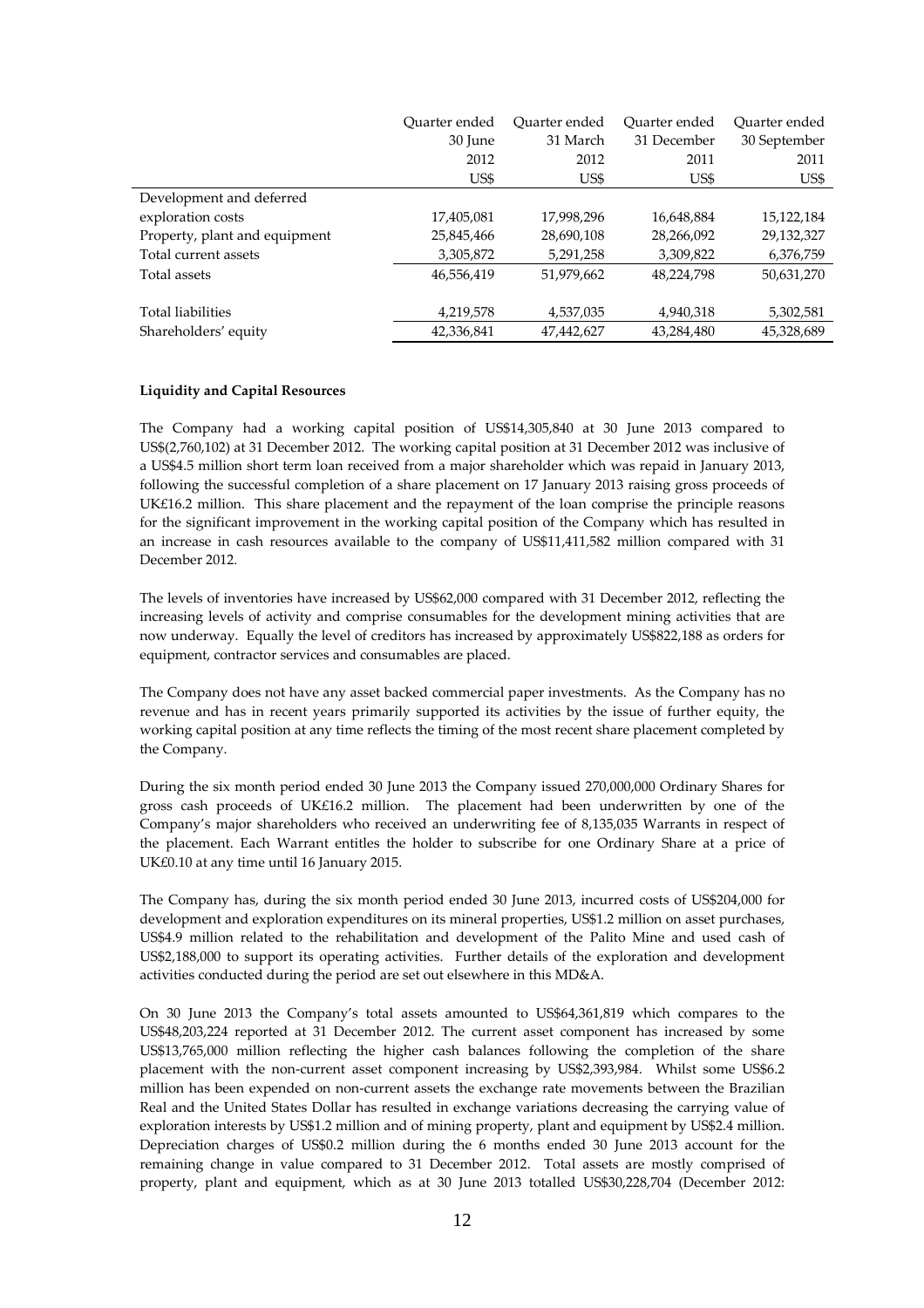US\$26,848,991), of which US\$6.01 million relates to recent project development expenditures at the Palito Mine and deferred exploration and development cost which as at 30 June 2013 totalled US\$16,375,076 (December 2012: US\$17,360,805), of which US\$15.38 million relates to capitalised exploration expenditures at, or in close proximity to, the Palito Mine. The Company's total assets also included cash holdings of US\$13,993,628 (December 2012: US\$2,582,046).

Receivables of US\$1,541,830 as at 30 June 2013 have increased significantly compared to 31 December 2012 when the receivables balance was US\$85,509. The receivables as of 30 June 2013 includes a down payment of approximately US\$453,000 in respect of mining equipment that is due to be delivered to the project site during the second quarter of 2013. A further US\$990,000 is represented by advances made to Kenai Resources Limited ("Kenai") and its Brazilian subsidiary under the terms of a loan agreement entered into in May 2013 in conjunction with the proposed acquisition of Kenai. The remaining balance represents other deposits paid by the Company.

Prepayments as of 30 June 2013 were US\$1,437,737 compared with US\$603,005 as at 31 December 2012, an increase of US\$834,732. The prepayments represent:

- (i) prepaid taxes in Brazil amounting to US\$522,000, of which the majority is federal and state sales taxes which the Company expects to recover either through off-set against other federal tax liabilities or through recovery directly. The amount recoverable is consistent with amounts due at 31 December 2012;
- (ii) costs incurred or accrued relating to the proposed acquisition of Kenai Resources Limited ("Kenai") which as at 30 June 2013 was still in progress. Under the terms of the agreements with Kenai had the transaction not completed these costs would have been recoverable from Kenai. With the transaction having been completed on 18 July 2013, these costs, for which a provision of \$500,000 has been made, will either be expensed in a future period or set against the share premium account as appropriate;
- (iii) Supplier down-payments. Reflecting the level of development and construction activity currently being undertaken for the opening of the Palito Gold Mine, the Company has made advances to suppliers in respect of goods purchased or items being fabricated of US\$297,872 (31 December 2012 US\$12,005).

The Company's total liabilities at 30 June 2013 were US\$5,432,817 (December 2012: US\$8,942,223). The total liabilities at 31 December 2012 included the short term loan payable to Fratelli Investments Limited which, including interest, amounted to US\$4,580,745 as well as accounts payable to suppliers and other accrued liabilities of US\$2,384,724. At 30 June 2013 accounts payable to suppliers and other accrued liabilities totalled \$3,571,508. The major items contributing to the overall increase of \$1,186,784 are:

- (i) a liability in respect of finance agreements in place at 30 June 2013 relating to the acquisition of mining equipment totalling US\$251,000 (31 December 2012 : US\$nil);
- (ii) a provision of \$500,000 in respect of anticipated costs relating to the acquisition of Kenai;
- (iii) a general increase in liabilities reflecting the higher levels of activity during the project construction at Palito of US\$357,000; and
- (iv) during the 3 month period to 30 June 2013, the Company has recognised certain oneoff tax liabilities in Brazil to be settled in instalments. The outstanding amount provided at 30 June 2013 was equivalent to US\$128,000.

The total liabilities include US\$374,030 including accrued interest (December 2012: US\$364,656) attributable to the £300,000 loan from a related party, which has a repayment date of 31 October 2014 subject to the right of the holder at any time, on one or more occasions, on or before the repayment date, to convert any of the outstanding amounts owed by the Company to Ordinary Shares at a price of 15 pence per Ordinary Share. It also includes the amount of US\$1,487,279 (December 2012: US\$1,612,098) in respect of provisions including US\$1,241,434 (December 2012: US\$1,223,392) for the cost of remediation of the current Palito Mine site at the conclusion of operational activity.

During the early part of 2012 the Company commissioned a Preliminary Economic Assessment ("PEA") of the viability of re-commencing mining operations at the Palito Mine. The report which was completed and published in June 2012 was positive and the Company entered into a conditional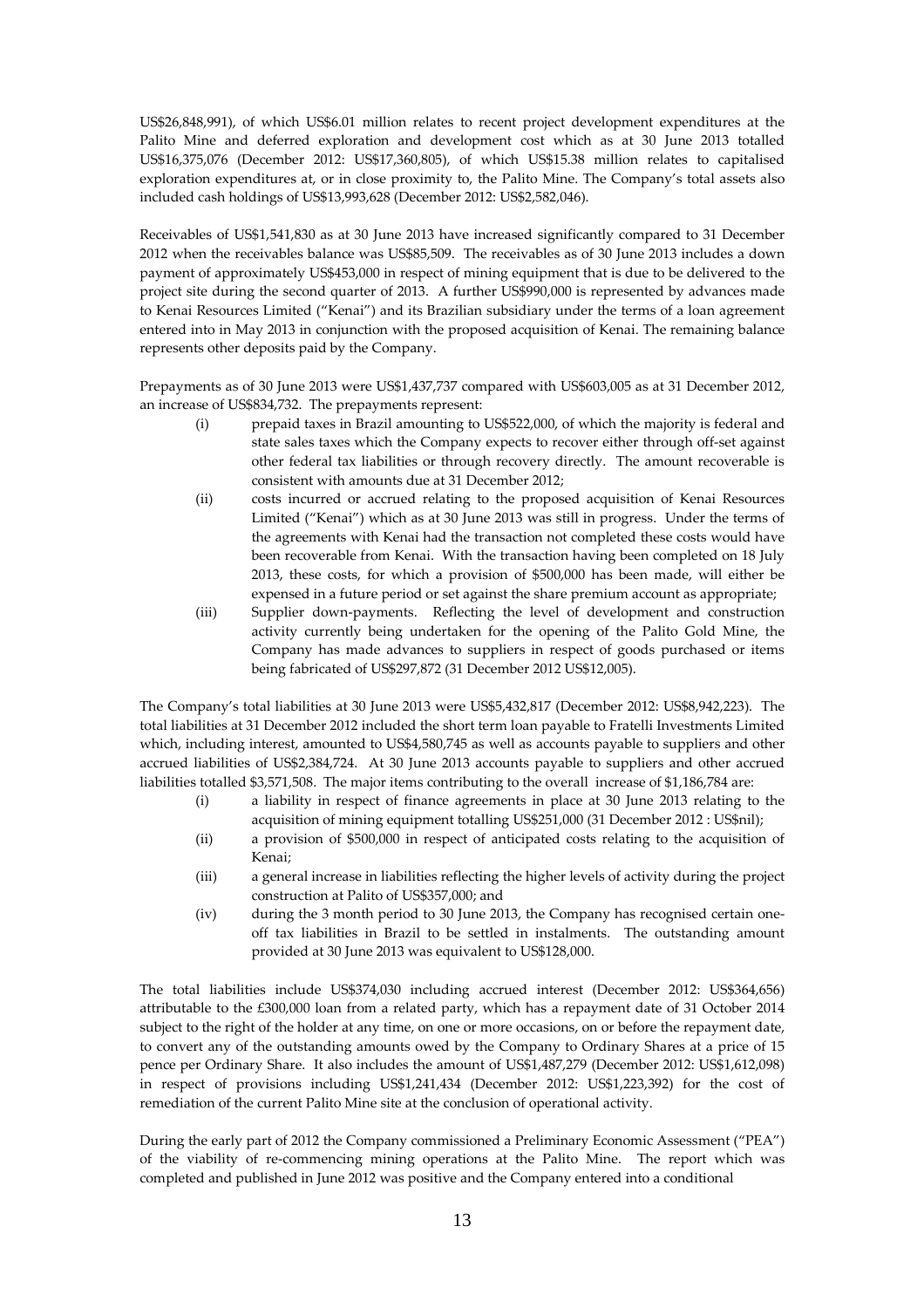subscription agreement with Fratelli Investments Limited ("Fratelli") on 2 October 2012 to subscribe for and underwrite a placement of new shares to finance the development and start-up of production at the Palito Gold Mine. In addition, Fratelli agreed to provide an interim secured loan facility of US\$6.0 million to provide additional working capital to the Company and to enable it to commence the initial works at Palito. The placing of 270 million new Ordinary Shares with Fratelli and other subscribers was completed on 17 January 2013, raising gross proceeds of UK£16.2 million. The Company has repaid out of the proceeds the amount of the loan facility that had been drawn down, which at that time was US\$4.5 million plus accrued interest.

In July 2013 the Company completed the acquisition of Kenai Resources Limited. Whilst this acquisition has necessitated additional expenditures which were not foreseen, management considers that the company holds and can access adequate capital to be able to complete the necessary mine development and process plant and infrastructure rehabilitation works that are required at Palito in order to be able to commence gold production before the end of 2013.

From the time that production operations commence at planned rates management anticipates that the Company will have sufficient cash flow to be able to meet all its obligations as and when they fall due and to, at least in part, finance the exploration and development activities that it would like to undertake on its other exploration projects.

There are, however, risks associated with the commencement of any new mining and processing operation whereby unforeseen technical and logistical events result in additional time being required for commissioning or additional costs needing to be incurred, giving rise to the possibility that additional working capital may be required to fund these delays or additional capital requirements. Should additional working capital be required the Directors consider that further sources of finance could be secured within the required timescale.

## **Contractual commitments**

The Company has operating leases in respect of office premises in London, England and Belo Horizonte and Belem in Brazil.

The Company holds certain exploration prospects which require it to make certain payments under rental or purchase arrangements allowing the Company to retain the right to access and undertake exploration on these properties. Failure to meet these obligations could result in forfeiture of any affected prospects. Management estimates that the cost over the next twelve months of fulfilling the current contracted commitments on all the properties in which the Group has an interest will be US\$145,000.

On 9 November 2009 (as further detailed in note 16 of the Company's 2012 annual financial statements) the Company entered into a Convertible Loan Stock agreement with Greenwood Investments Limited ("Greenwood") whereby Greenwood made available to the Company a loan of UK£300,000 repayable on 31 October 2014. Greenwood has the right at any time, on one or more occasions, on or before the repayment date to convert any of the outstanding amounts owed by the Company to Ordinary Shares at a price of 15 pence per share. The loan was drawn down on 14 December 2009 and interest will accrue at the rate of 1 per cent. per annum and is compounded. In January 2012 Greenwood assigned its interest in the Convertible Loan Stock to Anker Holding AG. Anker Holding AG is beneficially owned by the spouse of Mr. Christopher Kingsman, a non-executive director of the Company. Mr Kingsman is a director of Anker Holding AG.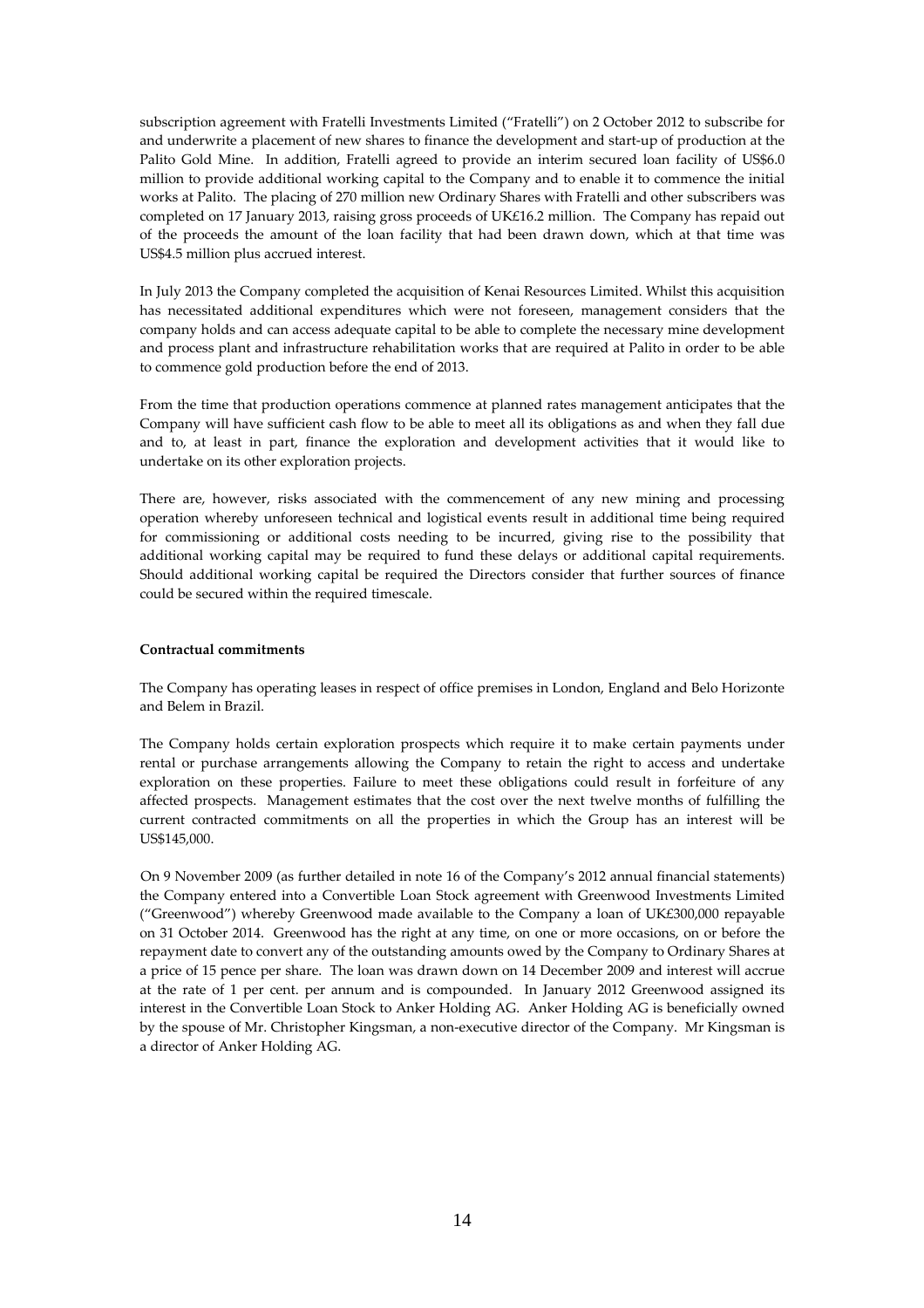|                               | Payments due by period |           |           |           |         |
|-------------------------------|------------------------|-----------|-----------|-----------|---------|
| Contractual obligations       | Total                  | Less than | 1-3 years | 4-5 years | After 5 |
|                               |                        | 1 year    |           |           | years   |
|                               | \$                     | \$        |           | \$        | \$      |
| Long term debt                | 374,030                |           | 374,030   |           |         |
| Capital lease obligations     |                        |           |           |           |         |
| Operating leases              | 197,772                | 117,393   | 80,379    |           |         |
| Purchase obligations          |                        |           |           |           |         |
| Other long term obligations   |                        |           |           |           |         |
| Total contractual obligations | 571,802                | 117,393   | 454.409   |           |         |

#### **Transactions with related parties of the Company**

On 1 October 2012, the Company entered into a secured loan agreement for a total facility of US\$6.0 million ("the Loan Agreement") with Fratelli Investments Limited ("Fratelli") and at the same time entered into conditional subscription agreement with Fratelli for the placement of up to 270 million new Ordinary Shares. At that time Fratelli held a 19.3% interest in the issued share capital of the Company. Under the Loan Agreement Fratelli agreed to provide up to US\$6.0 million to be drawn down in four instalments commencing 1 October 2012 to provide working capital to the Company and the Group and to allow initial development work to commence on the start-up of gold production at the Palito Mine. The loan was to be repaid within 6 months of the first drawdown and carried interest at a rate of 12% per annum and an arrangement fee of 3% of the facility amount. The loan was secured against the entire share capital of Serabi Mining Limited a subsidiary of Serabi Gold plc and the 99.99% shareholder of Serabi Mineraçăo SA, which is the licence holder for the Palito Mine. In addition the Company also made a charge in favour of Fratelli over all current and future sums owed by Serabi Mineraçăo SA to Serabi Gold plc. Following completion of the share placing on 17 January 2012, all amounts borrowed by the Company under the loan facility plus accrued interest were repaid to Fratelli and all security released.

As a result of the subscription by Fratelli, Fratelli acquired a direct interest of 51.1% in the share capital of the Company and became a controlling party.

#### **Financial and other instruments**

The Company's financial assets at 30 June 2013 which comprise trade and other receivables and cash, are classified as loans and receivables. All of the Company's financial liabilities which comprise trade and other payables, accruals and interest bearing liabilities, are classified as liabilities measured at amortised cost.

The Company has not entered into any derivative transactions and it is not currently the Company's policy to undertake trading in financial instruments.

The main financial risks arising from the Company's activities remain unchanged from the previous financial year namely commodity prices, currency, liquidity, credit and interest rates. The Board reviews and agrees policies for managing each of these risks and these are summarised below:

## **Commodity price risk**

By the nature of its activities and whilst the Company is not currently producing revenue and does not expect to generate any significant revenue during 2013, the Company is potentially exposed to fluctuations in commodity prices and in particular the price of gold and copper as these could affect its ability to raise further finance in the future, its future revenue levels and the viability of its projects. It is not currently the Company's intention to enter into any arrangements to protect itself from changes in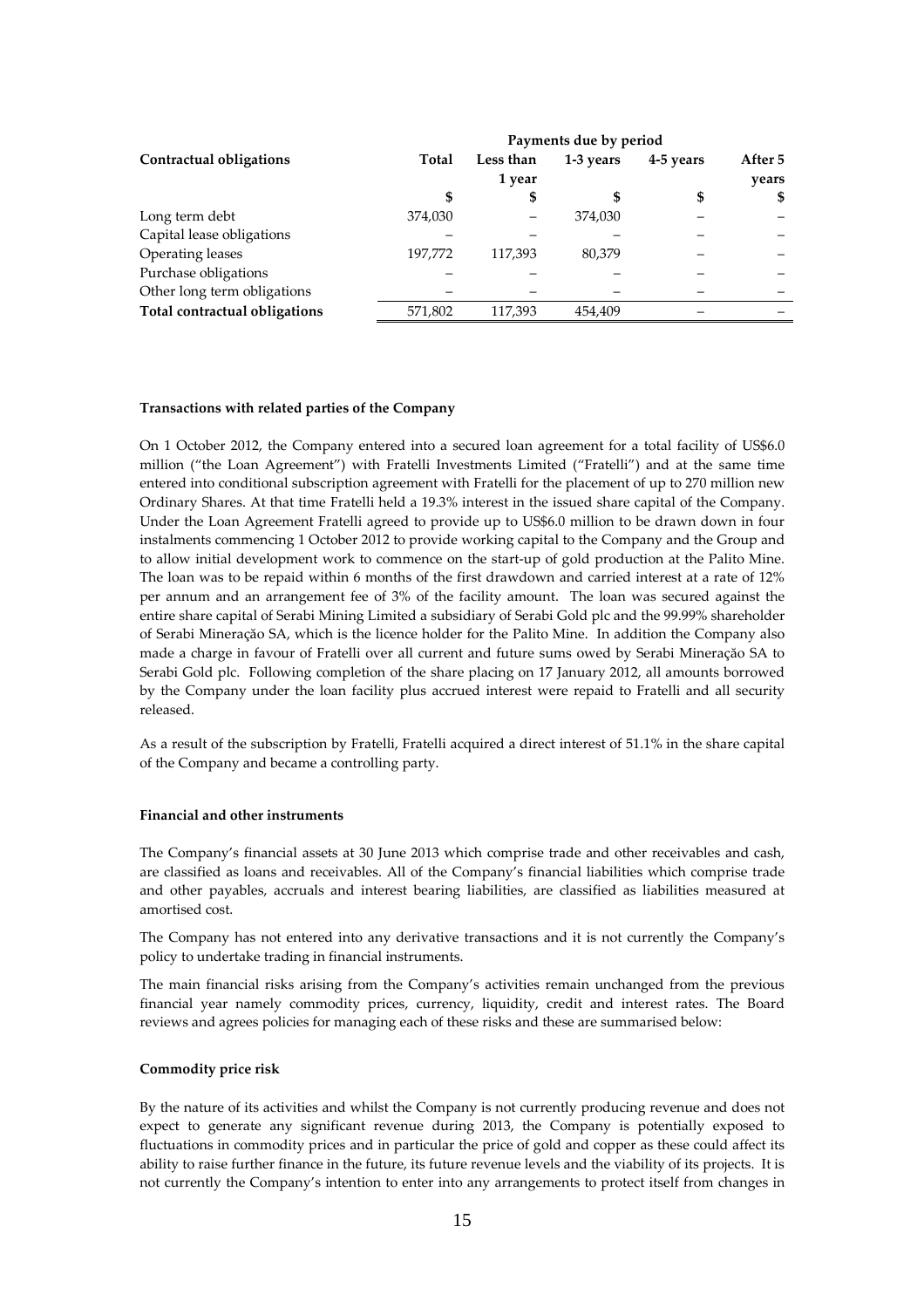the prices of these commodities. The Company does however closely monitor the prices of these commodities and will consider the use of hedging contracts, where appropriate, in the future.

At the end of the three month period ended 30 June 2013 and at the end of the financial year ended 31 December 2012, the Company had no unsold or part-paid production and accordingly the results for the year and the equity position of the Company is not affected by any change in commodity prices subsequent to the end of the period.

#### **Interest rate risk**

The Company currently finances its operations through equity financing and has a convertible loan of £300,000 which bears interest at the rate of 1% per annum compounded and has a repayment date of October 2014.

As at 31 December 2012 the Company had outstanding US\$4.5 million plus accrued interest which formed part of a secured loan agreement with a total facility of US\$6 million with Fratelli Investments Limited ("Fratelli"). The loan was to be repaid within 6 months of the first drawdown and carried interest at a rate of 12% per annum and an arrangement fee of 3% of the facility amount. Following completion of the share placing on 17 January 2013, all amounts borrowed by the Company under the loan facility plus accrued interest were repaid to Fratelli.

There is not considered to be any material interest rate risk. The Company's policy is to retain surplus funds as short-term deposits, of up to 32 days duration, at prevailing market rates and to pay trade payables within their credit terms.

The fair value of all financial instruments is approximately equal to book value due to their short-term nature.

#### **Liquidity risk**

To date the Company has relied primarily on shareholder funding and in prior years' short-term trade finance and fixed rate finance leases to finance its activities. The Company has also drawn down on a convertible loan stock instrument which is repayable in 2014. On 1 October 2012, the Company entered into a secured loan agreement for a total facility of US\$6.0 million ("the Loan Agreement") with Fratelli Investments Limited ("Fratelli") and at the same time entered into conditional subscription agreement with Fratelli for the placement of up to 270 million new Ordinary Shares. At that time Fratelli held a 19.3% interest in the issued share capital of the Company. The outstanding loan and accrued interest was repaid to Fratelli in January 2013. As at 31 December 2012 the Company did not otherwise have any borrowing or credit facilities. The Company's objectives when managing its capital are to maintain financial flexibility to achieve its development plans, safeguard its ability to continue to operate as a going concern through management of its costs whilst optimising its access to capital markets by endeavouring to deliver increases in value of the Company for the benefit of shareholders. In establishing its capital requirements the Company will try to take account of the risks inherent in its plans and proposed activities and prevailing market conditions. It is the intention of the Company to use the funds raised from the placement of new Ordinary Shares completed on 17 January 2013, to commence gold production from the Palito Mine. The cash flow generated is expected to be sufficient to allow the Company to meet its on-going obligations as and when they fall due and to provide working capital to develop other exploration projects that the Company controls. The Company would expect to use fixed rate finance arrangements for the purchase of certain items of capital equipment and will consider short term trade finance particularly in respect of its projected sales of copper/gold concentrate.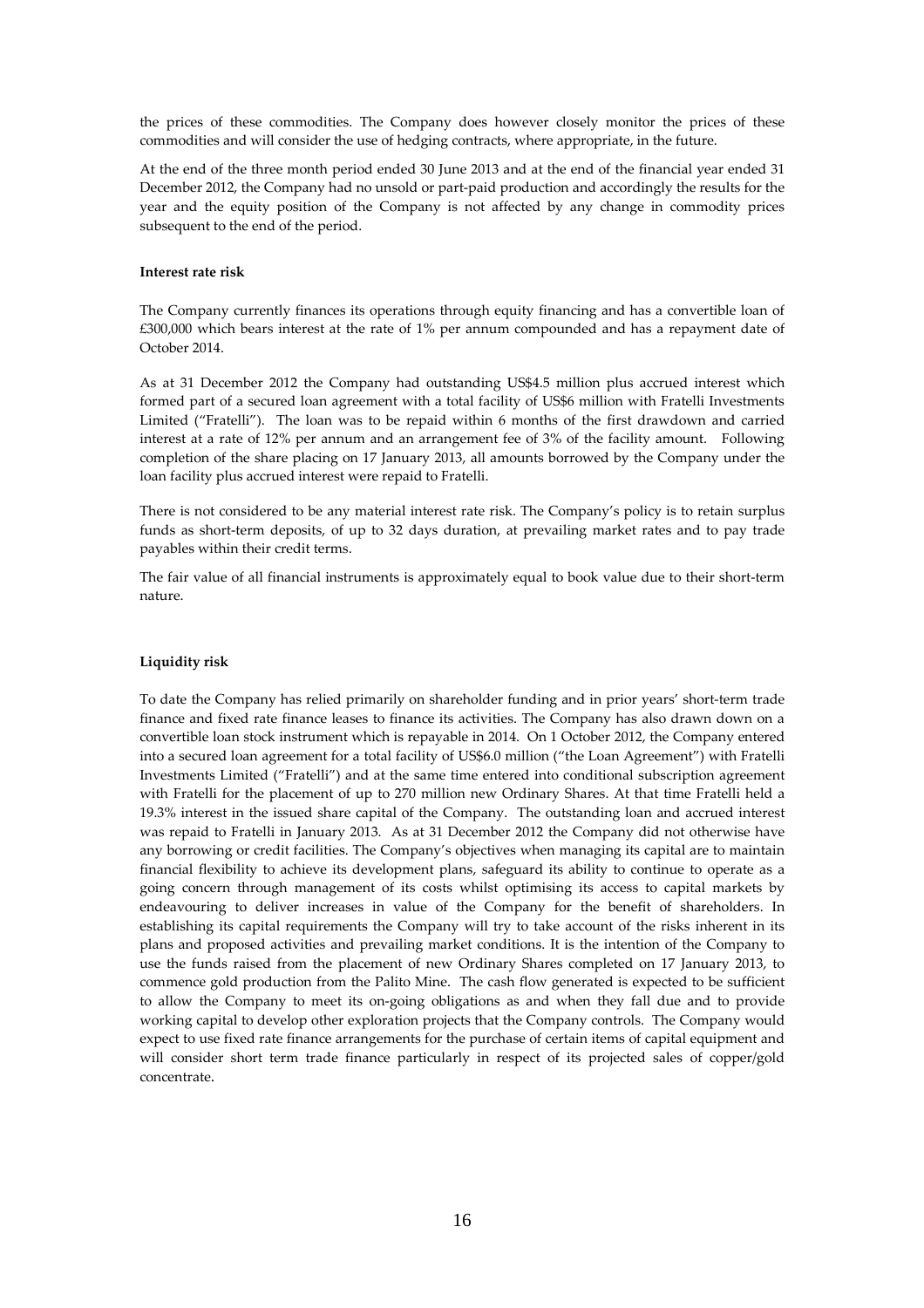## **Currency risk**

Although the Company is incorporated in the United Kingdom its financial statements and those of the group are presented in US Dollars, which is also considered to be the functional currency of the Parent Company.

Share issues have historically been priced solely in Sterling but an issue of Special Warrants undertaken in December 2010 and an issue of new Ordinary Shares and Warrants on 30 March 2011 were priced in Canadian Dollars. The Company expects that future issues of Ordinary Shares may be priced in Sterling or Canadian Dollars. Expenditure is primarily in Brazilian Real but the Group also incurs liabilities denominated in other currencies being primarily Sterling, Euros, US Dollars, Canadian Dollars and Australian Dollars.

The Company's main subsidiary operates in Brazil with its expenditure being principally in Brazilian Real and its financial statements are maintained in that currency. The Company's policy for dealing with exchange differences is outlined in the statement of Significant Accounting Policies in its 2012 Annual Report and Accounts under the heading "Foreign currencies".

The Company does not presently utilise swaps or forward contracts to manage its currency exposures, although such facilities are considered and may be used where appropriate in the future.

The Company seeks to minimise its exposure to currency risk by closely monitoring exchange rates and holding surplus funds in currencies considered most appropriate to their expected future utilisation.

The Company considers book value to equal fair value.

The Company's cash holdings at the balance sheet date were held in the following currencies:

|                   | 30 June    | 31 December |
|-------------------|------------|-------------|
|                   | 2013       | 2012        |
|                   | US\$       | US\$        |
| US Dollar         | 9,675,715  | 2,198,081   |
| Canadian Dollar   | 164,478    | 27,090      |
| Sterling          | 2,930,744  | 306,127     |
| Euros             | 89,148     |             |
| Australian Dollar | 65,160     | 2,324       |
| Brazilian Real    | 1,068,383  | 48,424      |
| Total             | 13,993,628 | 2,582,046   |

The cash is held at floating rates prevailing at the balance sheet date.

### **Credit risk**

The Company's exposure to credit risk is limited to its cash and cash equivalents and trade and other receivables amounting to US\$15,348,530 as at 30 June 2013 (31 December 2012: US\$2,667,555). It is the Company's policy to only deposit surplus cash with financial institutions that hold acceptable credit ratings and to provide credit in respect of receivables only with parties that themselves have good credit history or otherwise to hold some form of lien pending settlement.

## **Subsequent events**

On 6 May 2013, the Boards of Directors of the Company and Kenai announced that they had entered into an acquisition agreement ("the Agreement), subject to the approval of shareholders of Kenai and other conditions precedent, whereby Serabi would acquire all the issued and outstanding common shares of Kenai ("Kenai Shares") by way of a Plan of Arrangement ("the Arrangement").

Following the approval of Kenai shareholders at a meeting held on 5 July 2013 and the subsequent approval of the Supreme Court of British Colombia, the Arrangement was completed on 18 July 2013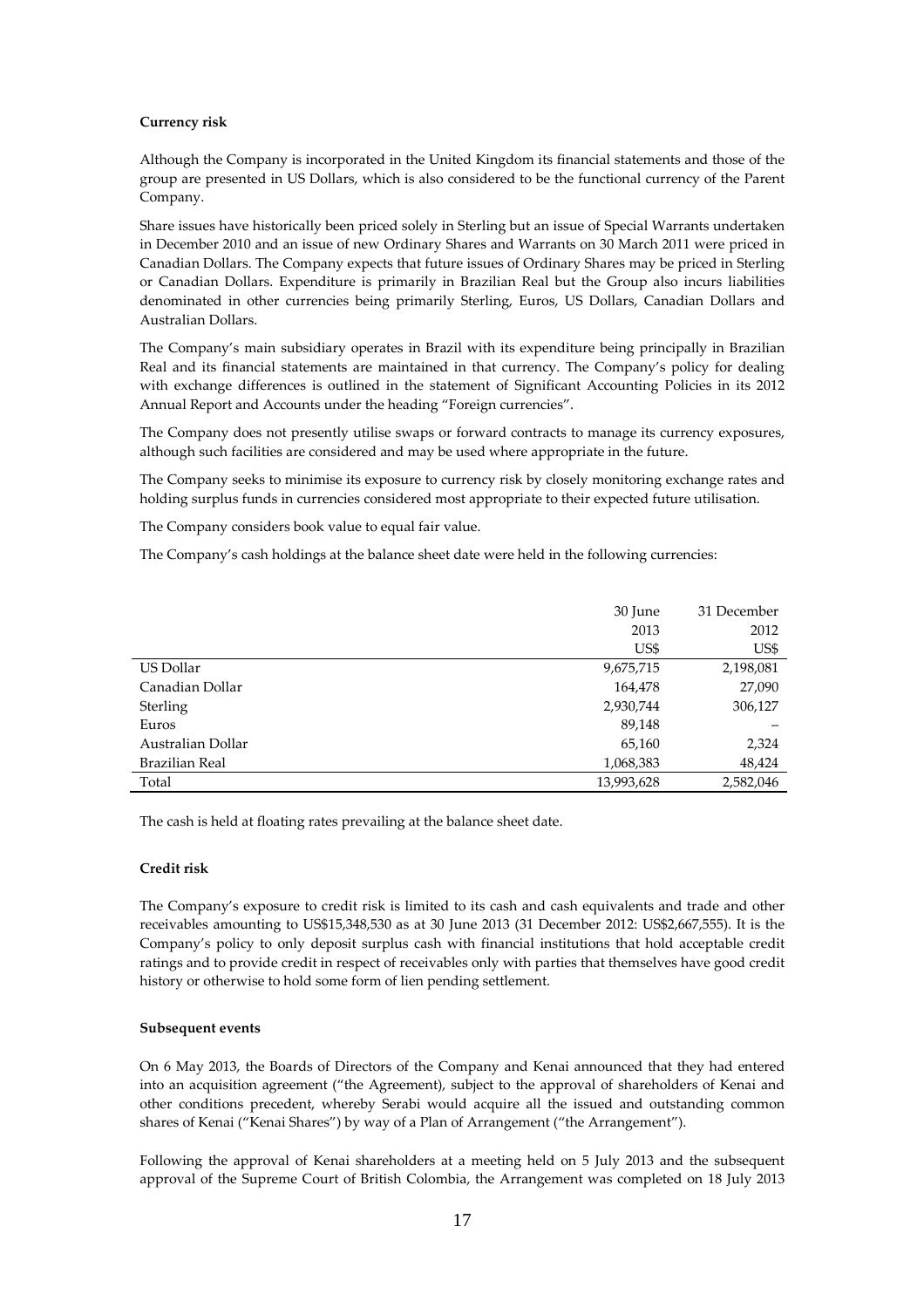with Serabi issuing a total of 95,120,675 new ordinary shares ("Serabi Shares") to acquire all of the issued shares of Kenai.

The acquisition of Kenai shares under the Arrangement has resulted in Kenai shareholders receiving 0.85 of one Serabi Share in exchange for each Kenai Share held (the "Exchange Ratio") and the issuance of 2,533,000 options to subscribe for Serabi Shares to replace options to replace 2,980,000 outstanding Kenai options. The exercise price of the Kenai options were adjusted by the Exchange Ratio and is either C\$0.31176 or C\$0.29411 with expiry on either of 1 October 2015 or 7 June 2016 respectively or if earlier 12 months from the date from which the holder is no longer involved with the Company.

## **Changes in accounting policies**

The Company has not adopted any standards or interpretations in advance of the required implementation dates. There has been no significant measurement impact on the consolidated financial statements from new standards or interpretations effective in 2013.

It is not anticipated that the adoption in the future of the new or revised standards or interpretations that have been issued by the International Accounting Standards Board will have a material impact on the Company's earnings or shareholders' funds.

## **Off-balance sheet arrangements**

As of the date of this Management's Discussion and Analysis, the Company does not have any offbalance sheet arrangements that have, or are reasonably likely to have, a current or future effect on the results of operations or financial condition of the Company, including, and without limitation, such considerations as liquidity and capital resources.

## **Critical accounting estimates**

The preparation of financial statements requires management to make judgements and assumptions about the future in the use of accounting estimates. These will, by definition, seldom equal the related actual results and adjustments will consequently be necessary. Estimates are continually evaluated, based on experience and reasonable expectations of future events.

Accounting estimates are applied in determining the carrying values of significant assets and liabilities.

The estimates and underlying assumptions are reviewed on an on-going basis. Revisions to accounting estimates are recognised in the period in which the estimate is revised if the revision affects only that period, or in the period of the revision and future periods if the revision affects both current and future periods.

The following are the critical judgements, apart from those involving estimations (see below), that management has made in the process of applying the entity's accounting policies and that have the most significant effect on the amounts recognised in financial statements.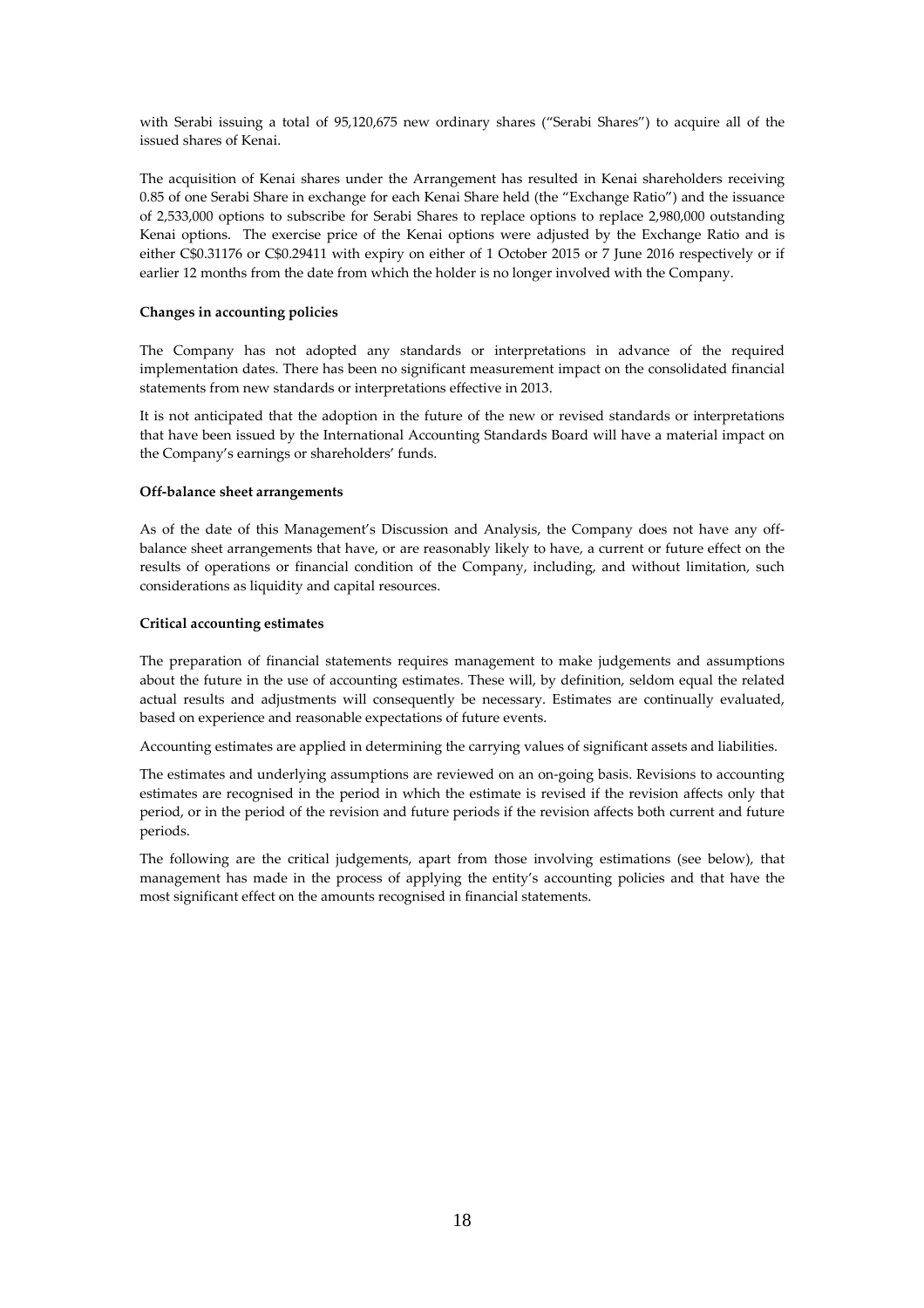#### **Impairment of mining assets and property, plant and equipment**

Determining whether the value of mining and related assets is impaired requires an estimation of the value in use of the cash-generating units to which costs has been allocated. The value in use calculation requires the entity to estimate the future cash flows expected to arise from the cash-generating unit and a suitable discount rate in order to calculate present value.

The Group reviews the estimated useful lives of property, plant and equipment at the end of each annual reporting period.

Further disclosure is provided in note 18 of the financial statements for the year ended 31 December 2012, regarding the key assumptions made in arriving at the value in use.

#### **Provisions**

The Group reviews estimates of provisions for potential liabilities at the end of each reporting period where applicable taking into account the circumstances of the potential liability, the availability and confidence of information used to calculate the potential liability and where applicable past history regarding the actual liability incurred in similar situations.

#### **Disclosure controls and procedures**

The Chief Executive Officer and Chief Financial Officer have designed disclosure controls and procedures, or have caused them to be designed under their supervision, in order to provide reasonable assurance that:

- material information relating to the Company is made known to the Chief Executive Officer and Chief Financial Officer by others, particularly during the period in which the interim and annual filings are being prepared; and
- information required to be disclosed by the Company in its annual filings, interim filings or other reports filed or submitted by it under securities legislation is recorded, processed, summarised and reported within the time periods specified in securities legislation.

As at 31 December 2012, an evaluation was carried out, under the supervision of the Chief Executive Officer and Chief Financial Officer, of the design and operating effectiveness of the Company's disclosure controls and procedures. Based on this evaluation, the Chief Executive Officer and Chief Financial Officer concluded that the Company's disclosure controls and procedures were effective as at 31 December 2012.

#### **Internal controls over financial reporting**

The Chief Executive Officer and Chief Financial Officer have also designed internal controls over financial reporting, or have caused them to be designed under their supervision, in order to provide reasonable assurance regarding the reliability of financial reporting and the preparation of financial statements for external purposes in accordance with IFRS.

As at December 31, 2012, an evaluation was carried out, under the supervision of the Chief Executive Officer and Chief Financial Officer, of the design and operating effectiveness of the Company's internal controls over financial reporting. Based on this evaluation, the Chief Executive Officer and Chief Financial Officer concluded that the internal controls over financial reporting were effective as at 31 December 2012, using the criteria, having taken account of the size and nature of the Company, put forward by the Financial Reporting Council in their revised guidance for directors on internal controls for UK listed companies (issued 2005).

The Company's management, including the Chief Executive Officer and the Chief Financial Officer, does not expect that its disclosure controls and internal controls over financial reporting will prevent or detect all errors and fraud. A cost effective system of internal controls, no matter how well conceived or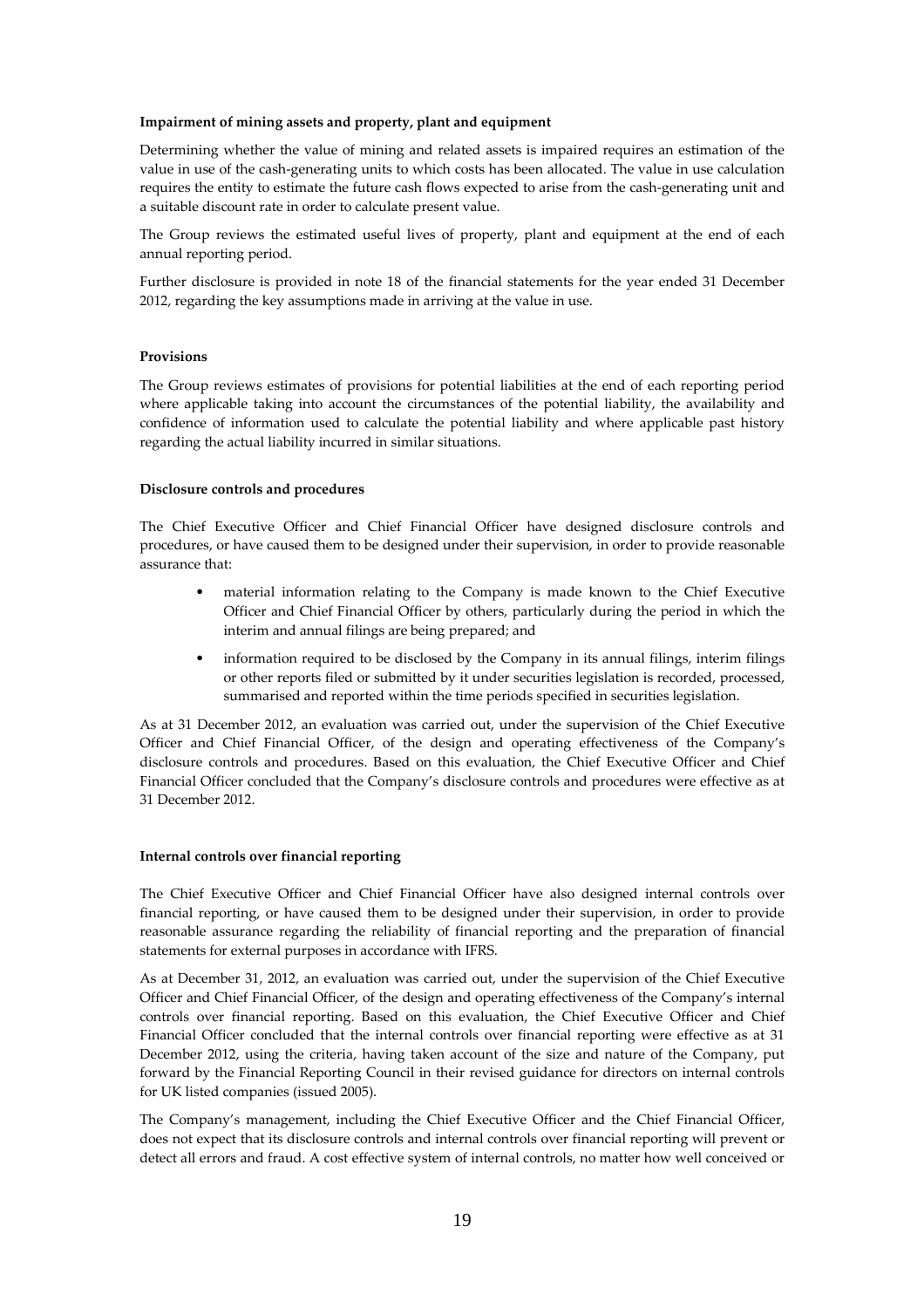operated, can provide only reasonable, not absolute, assurance that the objectives of the internal controls over financial reporting are achieved.

### **Changes in internal controls over financial reporting**

There have been no changes in the Company's internal controls over financial reporting during the six month period ended 30 June 2013 that have materially affected, or are reasonably likely to materially affect, the Company's internal controls over financial reporting.

#### **Disclosure of outstanding share data**

The Company has an authorised capital of UK£50,000,000 comprised of 733,735,776 Ordinary Shares of 5 pence each and 140,139,065 Deferred Shares of 9.5 pence each.

The Company had the following Ordinary Shares, Deferred Shares, Stock Options and Warrants outstanding at 14 August 2013:

| Ordinary Shares                           | 456,389,204 |
|-------------------------------------------|-------------|
| <b>Stock Options</b>                      | 23,403,785  |
| Other Warrants                            | 12,840,033  |
| Fully diluted ordinary shares outstanding | 492,633,022 |

The above table does not include 2,100,123 Ordinary Shares being the maximum number of Ordinary Shares that the Company calculates it would be obliged to issue in satisfaction of the Convertible Loan, being the principal owed of UK£300,000 and the accumulated interest over the life of the Convertible Loan of UK£15,018.

Fratelli Investments Limited holds 184,695,647 Ordinary Shares in the Company and 10,405,868 Warrants. In anticipation of the placing of new Ordinary shares which closed on 17 January 2013 and as a result of which Fratelli acquired 167,079,647 shares and 8,135,035 warrants, Fratelli has entered into a relationship and orderly marketing agreement on 10 December 2012. Under the terms of this agreement Fratelli has undertaken not to dispose of any of its shares in the Company (save in certain agreed circumstances) prior to 23 January 2014.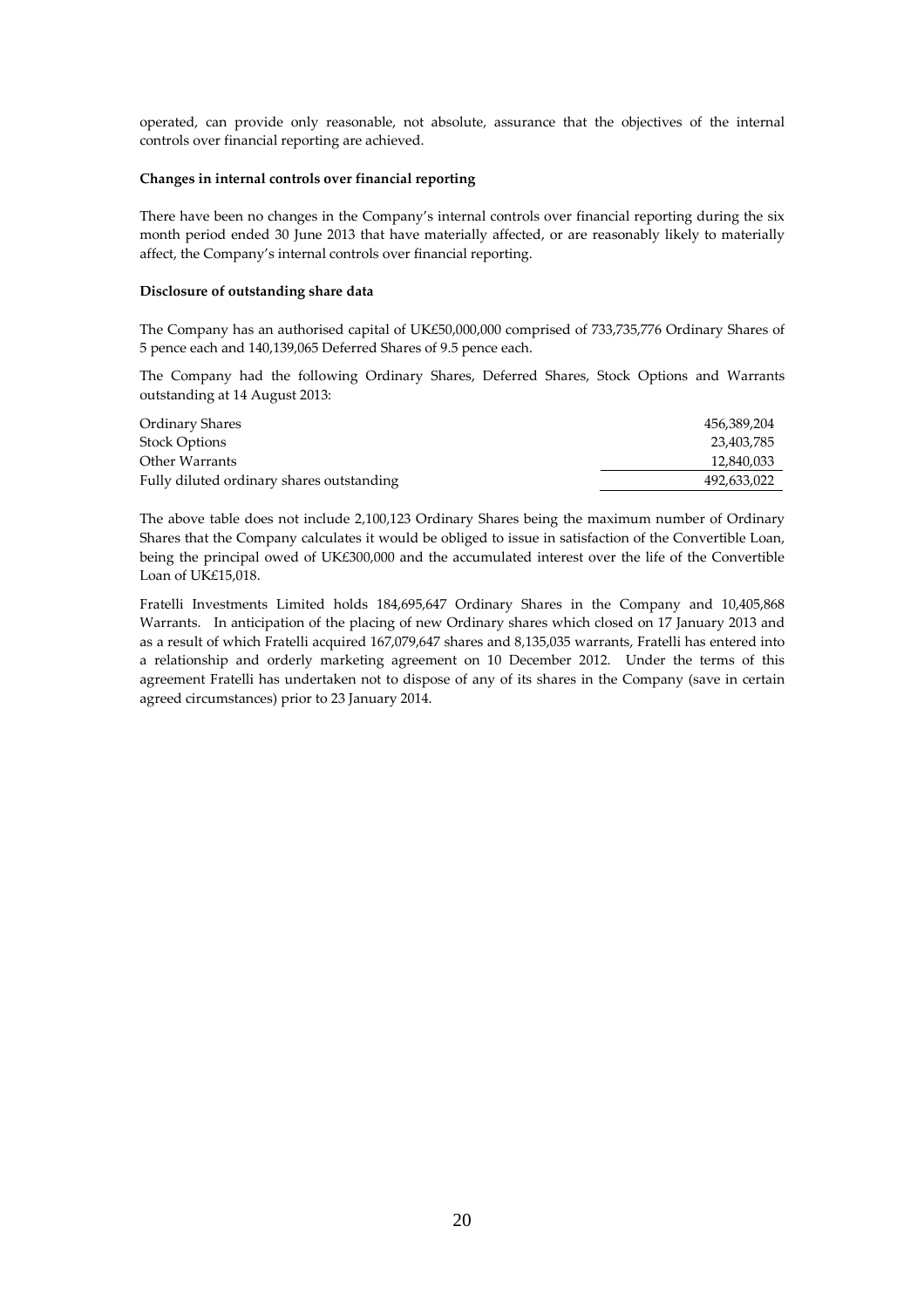#### **Qualified persons statement**

*The technical information contained within this Management Discussion and Analysis has been reviewed and approved by Michael Hodgson, CEO of the Company. Mr Hodgson is an Economic Geologist by training with over 25 years' experience in the mining industry. He holds a BSc (Hons) Geology, University of London, a MSc Mining Geology, University of Leicester and is a Fellow of the Institute of Materials, Minerals and Mining and a Chartered Engineer of the Engineering Council of UK, recognising him as both a Qualified Person for the purposes of Canadian National Instrument 43-101 and by the AIM Guidance Note on Mining and Oil & Gas Companies dated June 2009.* 

#### **Cautionary statement on forward-looking information**

*This management's discussion and analysis contains "forward-looking information" (also referred to as "forwardlooking statements") which may include, but is not limited to, statements with respect to the future financial or operating performance of the Company and its projects, the future price of gold or other metal prices, the estimation of mineral resources, the realisation of mineral resource estimates, the timing and amount of estimated future production, costs of production, capital, operating and exploration expenditures, costs and timing of the development of new deposits, costs and timing of future exploration and/or exploitation, requirements for additional capital, government regulation of mining operations, environmental risks, reclamation expenses, title disputes or claims, limitations of insurance coverage and the timing and possible outcome of regulatory matters, and that reflects management's expectations regarding the Company's future growth, results of operations, performance and business prospects and opportunities. Often, but not necessarily always, the use of words such as "anticipate", "believe", "plan", "estimates", "expect", "intend", "budget", "scheduled", "forecasts" and similar expressions have been used to identify these forward-looking statements or variations (including negative variations) of such words and phrases, or statements that certain actions, events or results "may", "could", "would", "might" or "will" be taken, occur or be achieved. These statements reflect management's current beliefs and are based on information currently available to management. Except for statements of historical fact relating to the Company, information contained herein constitutes forward-looking statements, including any information as to the Company's strategy, plans or financial or operating performance. Forward-looking statements involve significant risks, uncertainties and assumptions and other factors that may cause the actual results, performance or achievements of the Company to be materially different from any future results, performance or achievements expressed or implied by the forward-looking statements. Important factors that could cause actual results to differ from these forward-looking statements include risks related to failure to define mineral resources, to convert estimated mineral resources to reserves, the grade and recovery of ore which is mined varying from estimates, future prices of gold and other commodities, capital and operating costs varying significantly from estimates, political risks arising from operating in Brazil, uncertainties relating to the availability and costs of financing needed in the future, changes in equity markets, inflation, changes in exchange rates, fluctuations in commodity prices, delays in the development of projects, conclusions of economic evaluations, changes in project parameters as plans continue to be refined, uninsured risks and other risks involved in the mineral exploration and development industry. A description of risk factors applicable to the Company can be found in the section "Risks and uncertainties" in this management's discussion and analysis. Although the forward-looking statements contained in this management's discussion and analysis are based upon what management believes to be reasonable assumptions, the Company cannot assure prospective purchasers that actual results will be consistent with these forward-looking statements. These forward-looking statements are made as of the date of this management's discussion and analysis, and the Company assumes no obligation to update or revise them to reflect new events or circumstances, except in accordance with applicable securities laws. There can be no assurance that forwardlooking statements will prove to be accurate, as actual results and future events could differ materially from those anticipated in such statements. Accordingly, readers should not place undue reliance on forward-looking statements.*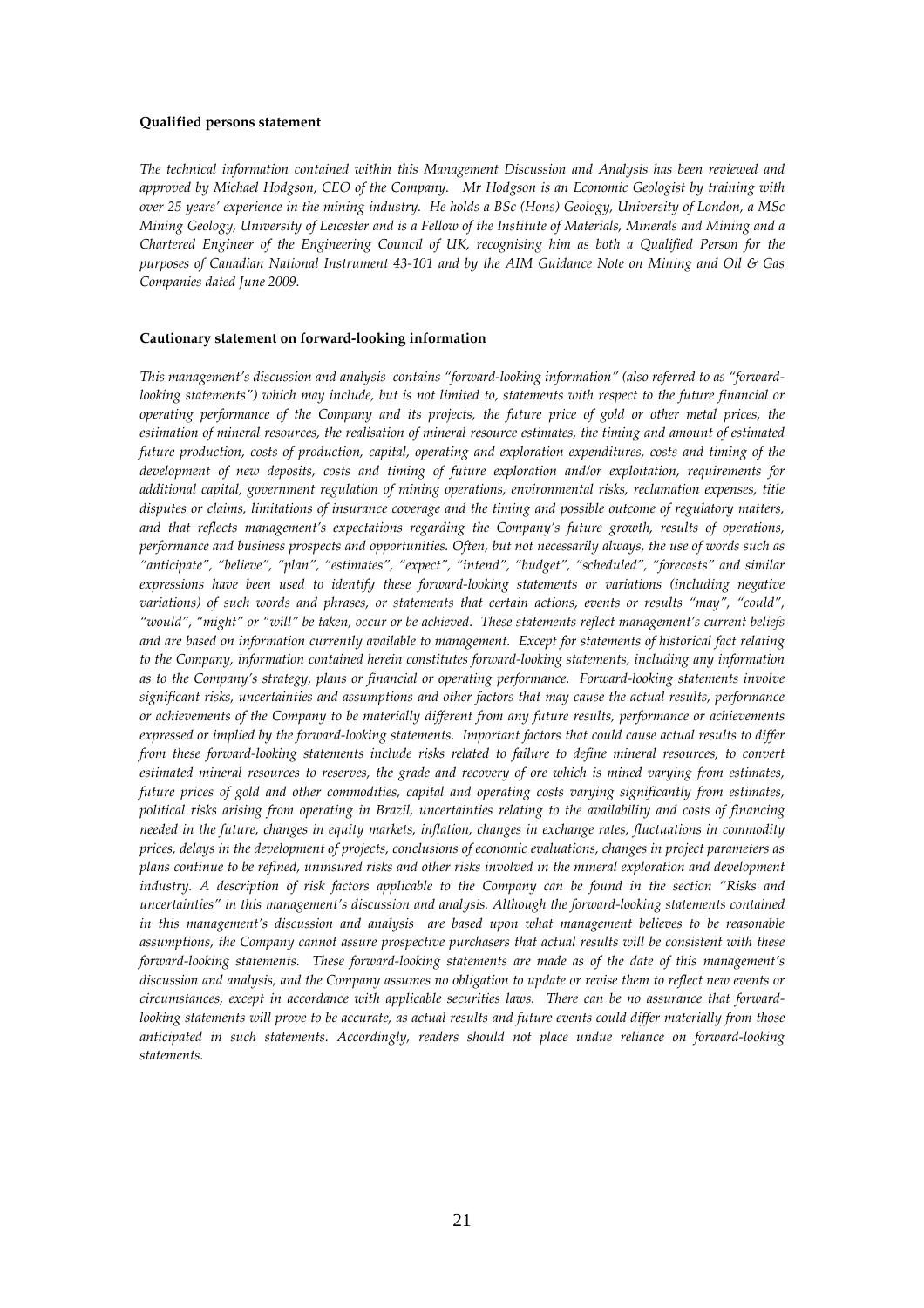#### **Risks and uncertainties**

**In addition to the other information set forth in this report, the reader should carefully consider the risk factors below which could materially affect the Company's business, financial condition and/or future results. These risks are not the only risks facing the Company. Additionally risks and uncertainties not currently known to the Company or that management currently deems to be immaterial, may also materially affect the Company's business, financial condition and/or future results.** 

## *Future exploration at the Company's projects or elsewhere may not result in increased mineral resources.*

Mineral exploration involves significant risks over a substantial period of time, which even a combination of careful evaluation, experience and knowledge may not eliminate. Even if the Company discovers a valuable deposit of minerals, it may be several years before production is possible and during that time it may become economically unfeasible to produce those minerals. There is no assurance that current or future exploration programs will result in any new economically viable mining operations or yield new resources to replace and expand current resources.

*There is no guarantee that the Company's applications for exploration licences and mining licences will be granted on a timely basis or at all or that the existing exploration licences of the Company can be renewed or converted into mining licences. In addition, there can be no assurances that title to any of the Company's mineral properties will not be challenged or disputed.* 

There is no guarantee that any application for additional exploration licenses may be granted by the Departamento Nacional do Produçăo Mineral ("DNPM"). The DNPM may refuse any application. Persons may object to the granting of any exploration license and the DNPM may take those objections into consideration when making any decision on whether or not to grant a license.

The government of Brazil is seeking to introduce a new Mining Code during 2013. The implications of this proposed legislation in respect of existing exploration licences and also the process for conversion of these to mining licences are currently unclear but the proposed legislation could result in all current applications being cancelled and requiring applicants to make new applications under the terms of and in compliance with the new Mining Code.

The exploration licence for the Sao Chico property recently acquired by the Company will expire in March 2014. The Company has informed the DNPM that it intends to apply for a full mining licence and have received no indication that provided that the content and form of the application is made in accordance with prescribed regulations that a mining licence would not be granted. However under the proposed new Mining Code the application process may be amended and it is understood that the DNPM will be disbanded and a new body created taking over the responsibility for and having the authority to issue mining licences in the future.

If and when exploration licenses are granted, they will be subject to various standard conditions including, but not limited to, prescribed license conditions. Any failure to comply with the expenditure conditions or with any other conditions, on which the licenses are held, can result in license forfeiture. Generally, the licenses are granted for a term of three years and further renewal of an exploration license is at the discretion of the DNPM and on such conditions as the DNPM may in its discretion impose. Renewal conditions may include increased expenditures and work commitments or compulsory relinquishment of areas of the licenses comprising the Company's properties. The failure of the DNPM to renew the Company's exploration licences or the imposition of new conditions or the inability to meet those conditions may adversely affect the operations, financial position and/or performance of the Company.

Title to, and the area of, mineral concessions may be disputed. Although the Company believes it has taken reasonable measures to ensure proper title to its properties, there is no guarantee that title to any of its properties will not be challenged or impaired.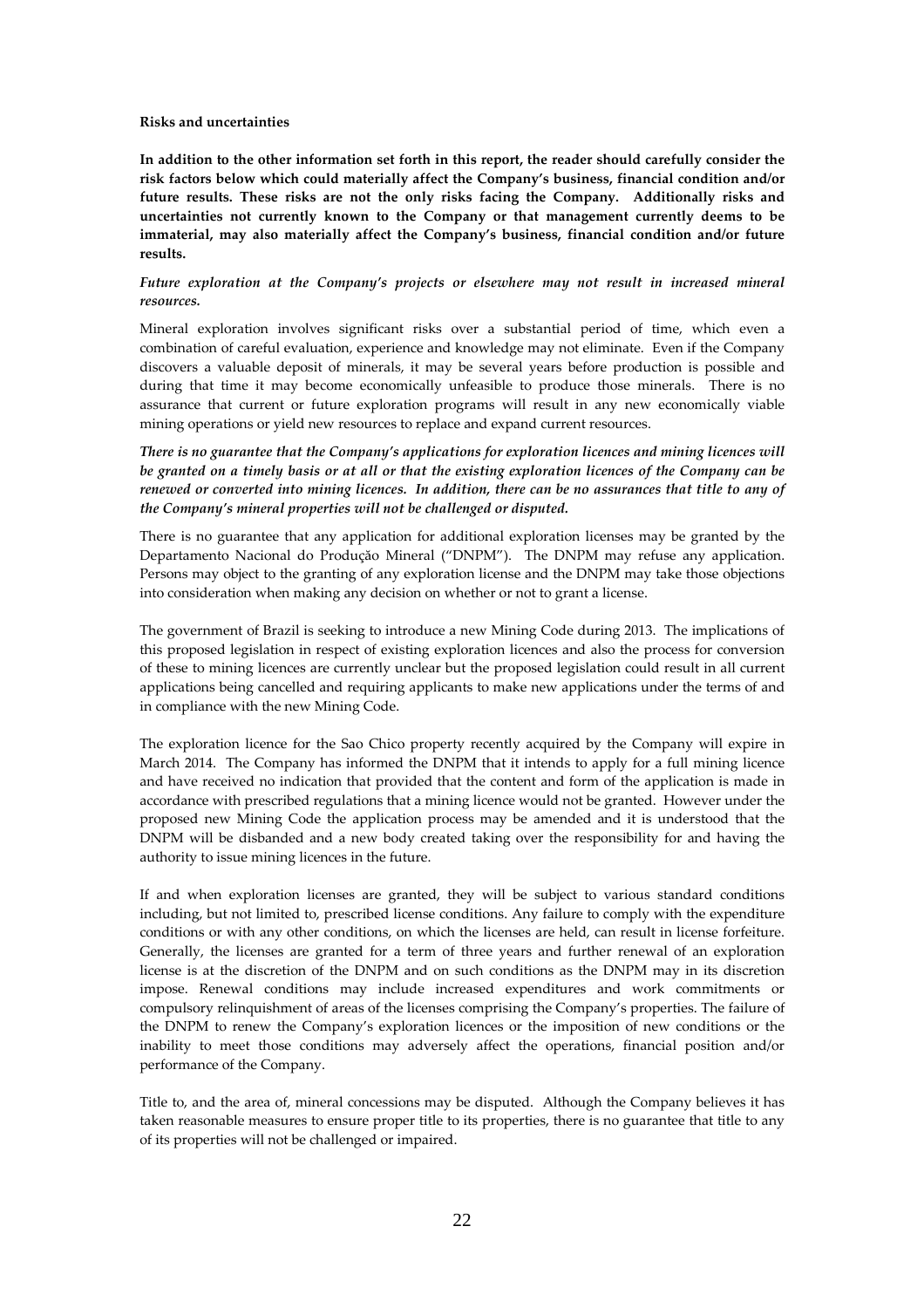## *The Company has had negative cash-flow and is currently in the process of development of the Palito Gold Mine with a view to generating cash-flow during 2014.*

For the financial year ended December 31, 2012 the Company had negative cash flow from operations and during the year ended 31 December 2013 will be using available cash resources for the development and rehabilitation of the Palito Mine and its associated gold processing plant and other supporting infrastructure. Once commercial gold production operation are underway management anticipates that the Company will have sufficient cash flow to be able to meet all its obligations as and when they fall due and to, at least in part, finance the exploration and development activities that it would like to undertake on its other exploration projects. There are, however, risks associated with the commencement of any new mining and processing operation whereby unforeseen technical and logistical events result in additional time being required for commissioning or additional costs needing to be incurred, giving rise to the possibility that additional working capital may be required to fund these delays or additional capital requirements. Should additional working capital be required the Directors consider that further sources of finance could be secured within the required timescale but there can be no guarantee that such additional funds will be available. Failure to raise additional capital, if needed, could have a material adverse effect on the Company's business, financial condition and results of operations.

## *The exploration and development of the Company's properties, including continuing exploration and development projects, and the construction of mining facilities and commencement of mining operations, will require substantial additional funding.*

Whilst the Company anticipates generating its own cash-flow from 2014 onwards from the Palito Mine and to use this cash flow to finance further exploration and development activities on the Company's other properties, any cash flow that the Company generates may not be sufficient to meet these future exploration and development activities. Failure to obtain sufficient financing will result in a delay or indefinite postponement of exploration, development or production on any of the Company's other properties or even a loss of a property interest. Additional financing may not be available when needed or, if available, the terms of such financing might not be favourable to the Company and might involve substantial dilution to existing shareholders. Failure to raise capital when needed could have a material adverse effect on the Company's business, financial condition and results of operations.

#### *The Company faces numerous exploration, development and operating risks.*

The exploration for and development of mineral deposits involves significant risks which even a combination of careful evaluation, experience and knowledge may not eliminate. Whilst the discovery of an ore body may result in substantial rewards, few properties that are explored are ultimately developed into producing mines. Major expenses may be required to locate and establish mineral reserves, to develop metallurgical processes and to construct mining and processing facilities at a particular site. It is impossible to ensure that the exploration or development programs planned by the Company will result in a profitable commercial mining operation. Whether a mineral deposit will be commercially viable depends on a number of factors, some of which are: the particular attributes of the deposit, such as size, grade and proximity to infrastructure; metal prices that are highly cyclical; and government regulations, including regulations relating to prices, taxes, royalties, land tenure, land use, importing and exporting of minerals and environmental protection. The exact effect of these factors cannot be accurately predicted, but the combination of these factors may result in the Company not receiving an adequate return on invested capital.

There is no certainty that the expenditures made by the Company towards the search and evaluation of mineral deposits will result in discoveries of commercial quantities of ore.

*The Company is considered to be a development stage company and although it generated revenue from mining operations in the past those operations were discontinued. The Company is currently undertaking the redevelopment and rehabilitation of the Palito Gold Mine. Whilst the Company commissioned a Preliminary Economic Assessment which supported the viability of placing the Palito Gold Mine into production, there can be no assurance that the Company will be able to successfully recommence commercial production, generate any revenues or be able to operate profitably.* 

Whilst management will seek to take all practical precautions necessary and follow the plans and recommendations set out in the Preliminary Economic Assessment there can be no assurance that the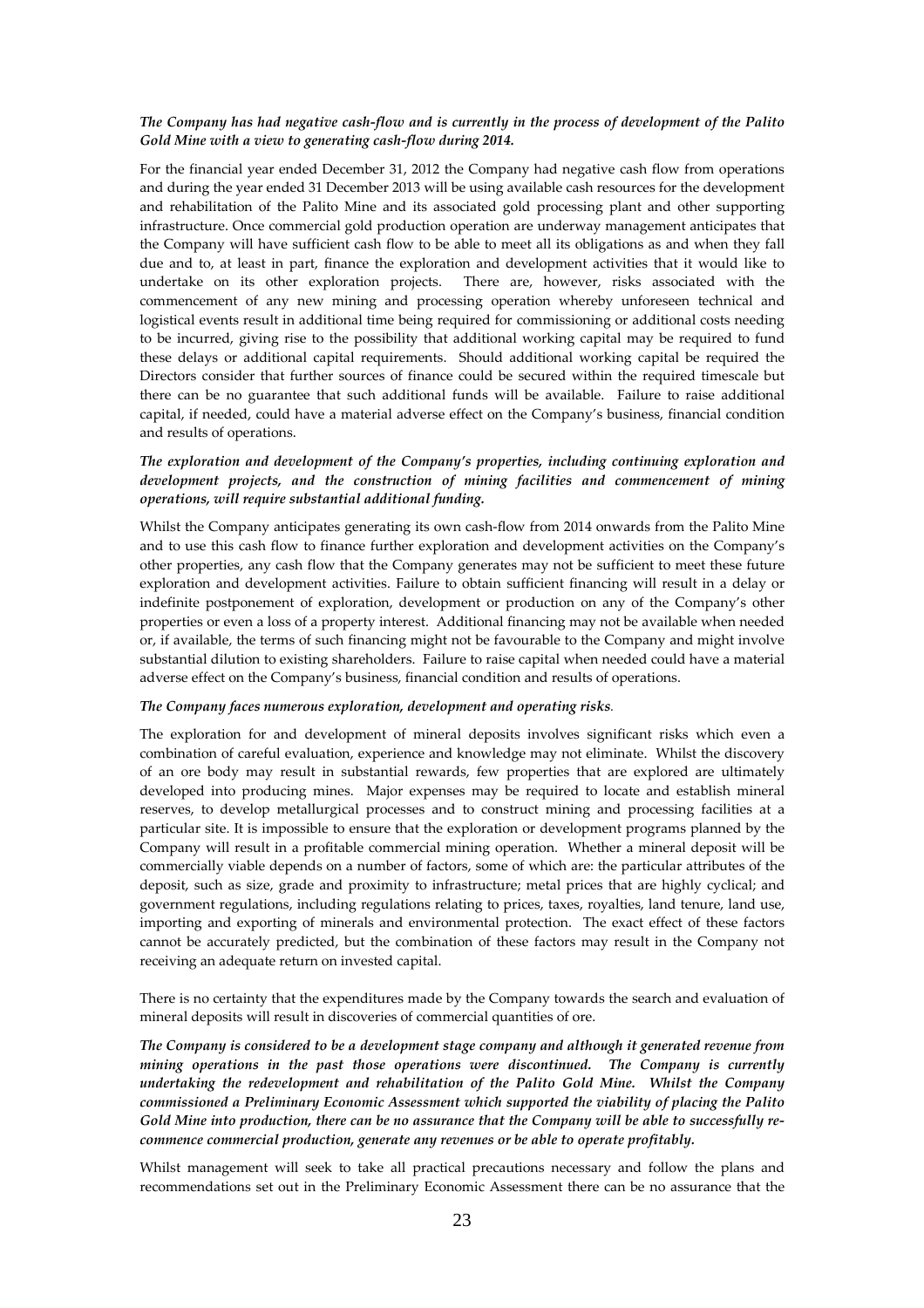Company will be profitable in the future. The Company's operating expenses and capital expenditures may vary from those projected in the Preliminary Economic Assessment and may also increase in subsequent years as needed consultants, personnel and equipment associated with advancing exploration, development and commercial production of its properties are added. The amounts and timing of expenditures will depend on the progress of ongoing development, the results of consultants' analysis and recommendations, the rate at which operating losses may be incurred, the execution of any joint venture agreements with strategic partners, the Company's acquisition of additional properties and other factors, some of which are beyond the Company's control.

A preliminary economic assessment is not required to be compiled to the same level of detail as a prefeasibility study or a feasibility study. In addition a preliminary economic assessment is permitted to incorporate the mining of inferred mineral resources in calculating the economic results of the project. Inferred mineral resources are considered too speculative geologically to have the economic considerations applied to them that would enable them to be categorized as mineral reserves and there is no certainty that the preliminary economic assessment will be realized. Mineral resources that are not mineral reserves do not have demonstrated economic viability.

## *If mineral resource estimates are not accurate, production may be less than estimated which would adversely affect the Company's financial condition and result of operations.*

Mineral resource estimates are imprecise and depend on geological analysis based partly on statistical inferences drawn from drilling, and assumptions about operating costs and metal prices, all of which may prove unreliable. The Company cannot be certain that the resource estimates are accurate and cannot guarantee that it will recover the indicated quantities of metals if commercial production is commenced. Future production could differ dramatically from such estimates for the following reasons: mineralisation or formations at the properties could be different from those predicted by drilling, sampling and similar examinations; declines in the market price of gold may render the mining of some or all of the resources uneconomic; and the grade of ore may vary significantly from time to time and the Company cannot give any assurances that any particular quantity of metal will be recovered from the resources.

The occurrence of any of these events may cause the Company to adjust the resource estimates or change its mining plans, which could negatively affect the Company's financial condition and results of operation.

## *The Company's exploration and development properties may not be successful and are highly speculative in nature.*

Exploration for gold is highly speculative in nature. The Company's exploration activities in Brazil involve many risks, and success in exploration is dependent upon a number of factors including, but not limited to, quality of management, quality and availability of geological expertise and the availability of exploration capital. The Company cannot give any assurance that its current or future exploration efforts will result in the discovery of a mineral reserve or new or additional mineral resources, the expansion of current resources or the conversion of mineral resources to mineral reserves.

As well, mineral deposits, even though discovered, may be insufficient in quantity and quality to return a profit from production. The marketability of minerals acquired or discovered by the Company may be affected by additional factors which are beyond the control of the Company and which cannot be accurately predicted, such as market fluctuations, the proximity and capacity of milling facilities, mineral markets, processing equipment and other factors, which may make a mineral deposit unprofitable to exploit.

Excluding the Palito Gold Mine and the Sao Chico gold project, the Company's other mineral properties are in relatively early exploration stages and are without known bodies of mineral reserves or mineral resource. A mineral resource has been established at the Palito Gold Mine and at the Sao Chico gold project. Development of other properties will only follow upon obtaining satisfactory exploration results and the completion of feasibility or other economic studies.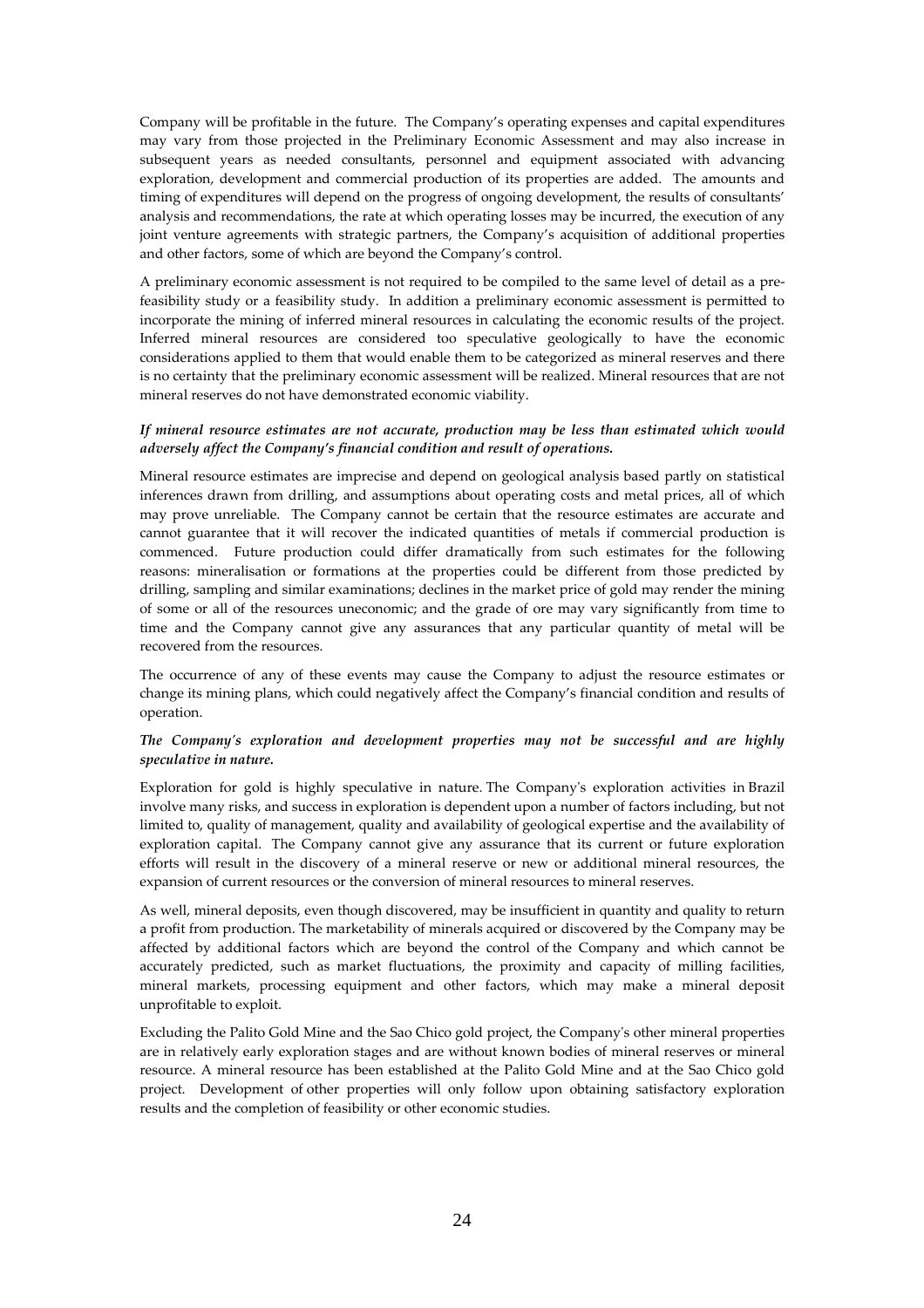## *The risks and hazards associated with mining and processing may increase costs and reduce profitability in the future.*

Mining and processing operations involve many risks and hazards, including among others: environmental hazards; mining and industrial accidents; metallurgical and other processing problems; unusual and unexpected rock formations; flooding and periodic interruptions due to inclement or hazardous weather conditions or other acts of nature; mechanical equipment and facility performance problems; and unavailability of materials, equipment and personnel. These risks may result in: damage to, or destruction of, the Company's properties or production facilities; personal injury or death; environmental damage; delays in mining; increased production costs; asset write downs; monetary losses; and legal liability.

The Company cannot be certain that its insurance will cover the risks associated with mining or that it will be able to obtain or maintain insurance to cover these risks at affordable premiums. The Company might also become subject to liability for pollution or other hazards against which it cannot insure or against which the Company may elect not to insure because of premium costs or other reasons. Losses from such events may increase costs and decrease profitability.

## *The Company may experience higher costs and lower revenues than estimated due to unexpected problems and delays.*

New mining operations often experience unexpected problems during the development and start-up phases and such problems can result in substantial delays in reaching commercial production. Delays in construction or reaching commercial production in connection with the Company's development of its mines would increase its operating costs and delay revenue growth.

## *The Company's vulnerability to changes in metal prices may cause its share price to be volatile and may affect the Company's operations and financial results.*

If the Company commences production, the profitability of the Company's operations will be dependent upon the market price of mineral commodities. Metal prices fluctuate widely and are affected by numerous factors beyond the control of the Company. The level of interest rates, the rate of inflation, the world supply of mineral commodities and the stability of exchange rates can all cause significant fluctuations in prices. Such external economic factors are in turn influenced by changes in international investment patterns, monetary systems and political developments. The price of mineral commodities has fluctuated widely in recent years and future price declines could cause commercial production to be impracticable, thereby having a material adverse effect on the Company's business, financial condition and results of operations. Furthermore, reserve calculations and life-of-mine plans using significantly lower metal prices could result in material write-downs of the Company's investment in mining properties and increased amortization, reclamation and closure charges. In addition to adversely affecting the Company's reserve estimates and its financial condition, declining commodity prices can impact operations by requiring a reassessment of the feasibility of a particular project. Such a reassessment may be the result of a management decision or may be required under financing arrangements related to a particular project. Even if the project is ultimately determined to be economically viable, the need to conduct such a reassessment may cause substantial delays or may interrupt operations until the reassessment can be completed.

## *The Company is subject to extensive environmental legislation and the costs of complying with these regulations may be significant. Changes in environmental legislation could increase the costs of complying with applicable regulations and reduce levels of production.*

All phases of the Company's operations are subject to environmental regulation in Brazil. There is no assurance that existing or future environmental regulation will not materially adversely affect the Company's business, financial condition and results of operations.

Environmental legislation relating to land, air and water affects nearly all aspects of the Company's operations. This legislation requires the Company to obtain various operating licenses and also imposes standards and controls on activities relating to exploration, development and production. The cost of obtaining operating licenses and abiding by standards and controls on its activities may be significant. Further, if the Company fails to obtain or maintain such operating licenses or breaches such standards or controls imposed on its activities, it may not be able to continue its operations in its usual manner, or at all, or the Company may be subject to fines or other claims for remediation which may have a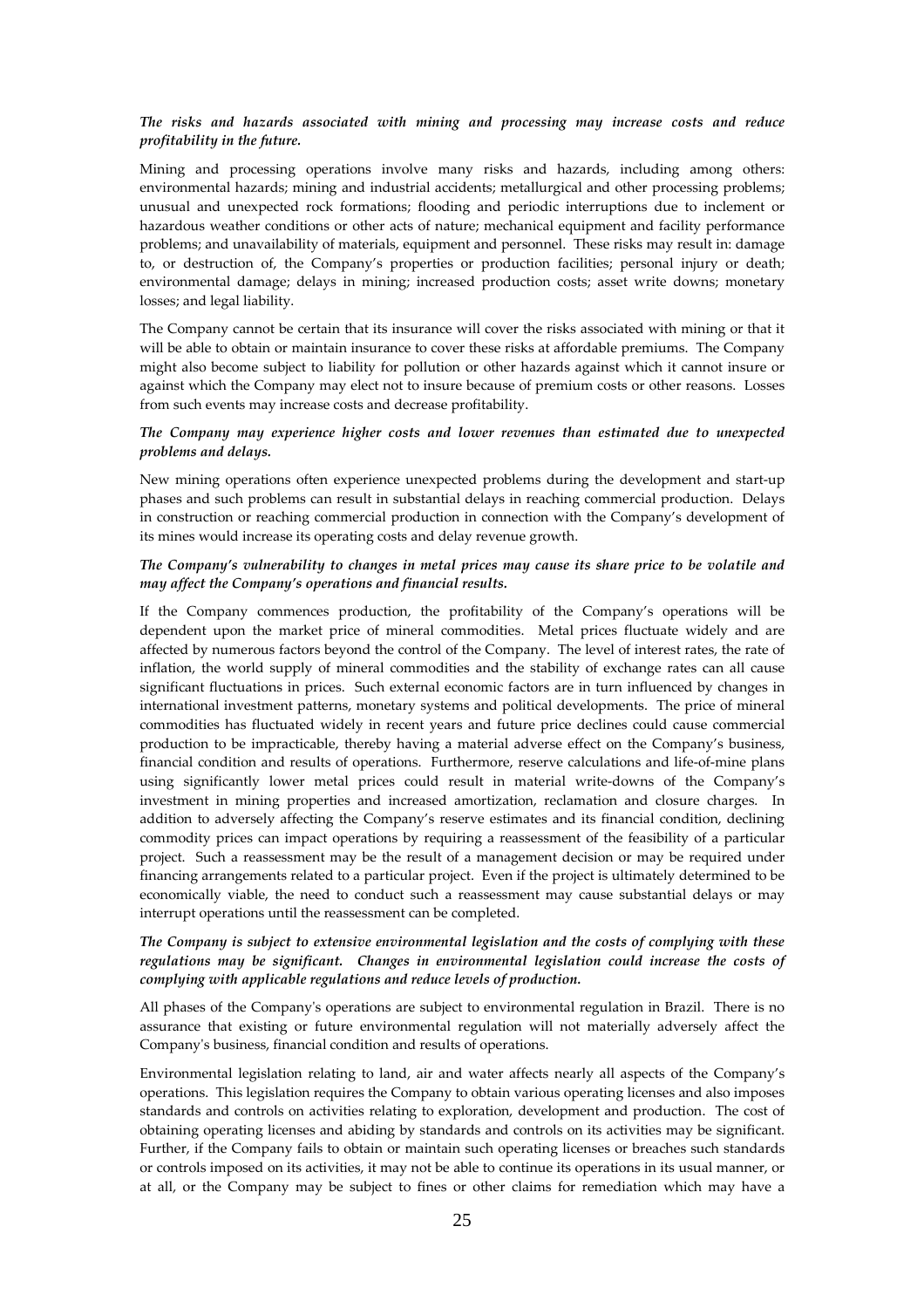material adverse impact on its operations or financial results. While the Company is unaware of any existing material environmental liabilities, it cannot guarantee that no such liabilities currently exist or will occur in the future.

Changes in environmental laws, new information on existing environmental conditions or other events may increase future compliance expenditures or otherwise have a negative effect on the Company's financial condition and results of operations. In addition to existing requirements, it is expected that other environmental regulations will likely be implemented in the future with the objective of further protecting human health and the environment. Some of the issues expected to be under future review by environmental agencies include reducing or stabilising air emissions, mine reclamation and restoration, and water quality. Other changes in environmental legislation could have a negative effect on production levels, product demand, product quality and methods of production and distribution. The complexity and breadth of these issues make it difficult for the Company to predict their impact. The Company anticipates capital expenditures and operating expenses will increase as a result of compliance with the introduction of new and more stringent environmental regulations. Failure to comply with environmental legislation may result in the issuance of clean up orders, imposition of penalties, liability for related damages and the loss of operating permits. While the Company believes it is now in material compliance with existing environmental legislation, it cannot give assurances that it will at all future times be in compliance with all federal and state environmental regulations or that steps to bring the Company into compliance would not have a negative effect on its financial condition and results of operations.

Government approvals and permits are currently, or may in the future be, required in connection with the Company's operations. To the extent such approvals are required but are not granted, the Company may be curtailed or prohibited from proceeding with planned exploration or development of mineral properties.

## *Currency fluctuations may affect the costs of doing business and results of operations.*

Currency fluctuations may affect the Company's costs and the Company has not entered into any derivative financial instruments to hedge such fluctuations. The Company pays for goods and services in Canadian Dollars, US Dollars, British Pound Sterling and Brazilian Real and the Company has to date received the proceeds of equity financings in Canadian Dollars and British Pound Sterling and loan financings in US dollars and British Pounds Sterling. As a result of the use of these different currencies, the Company is subject to foreign currency fluctuations. Foreign currencies are affected by a number of factors that are beyond the control of the Company. These factors include economic conditions in the relevant country and elsewhere and the outlook for interest rates, inflation and other economic factors. Adverse fluctuations in the relative value of these currencies could materially and adversely affect the Company's results of operation and financial position.

## *Compliance with current and future government regulations may cause the Company to incur significant costs and slow its growth.*

The Company's activities are subject to extensive Brazilian laws and regulations governing matters relating to occupational health, labour standards, prospecting, exploration, production, exports and taxes. Compliance with these and other laws and regulations could require the Company to make significant capital outlays which may slow its growth by diverting its financial resources. The enactment of new adverse regulations or regulatory requirements or more stringent enforcement of current regulations or regulatory requirements may increase costs, which could have an adverse effect on the Company. The Company cannot give assurances that it will be able to adapt to these regulatory developments on a timely or cost effective basis. Violations of these regulations and regulatory requirements could lead to substantial fines, penalties or other sanctions.

There are currently 2 known claims pending settlement. The average monthly salary of the claimants was below R\$8,000 while the claims range between R\$98,500 and R\$673,000. The total of current claims is R\$772,000. Based on previous experience it is the Company's belief that settlement will be no more than 15% of the claimed figure and will be settled in instalments over a 12 to 18 month period. Notwithstanding this, it is not currently expected that there could be a material adverse impact on the financial condition of the Company if some or all of the foregoing labour claims are successful or are not settled on the basis anticipated by the Company.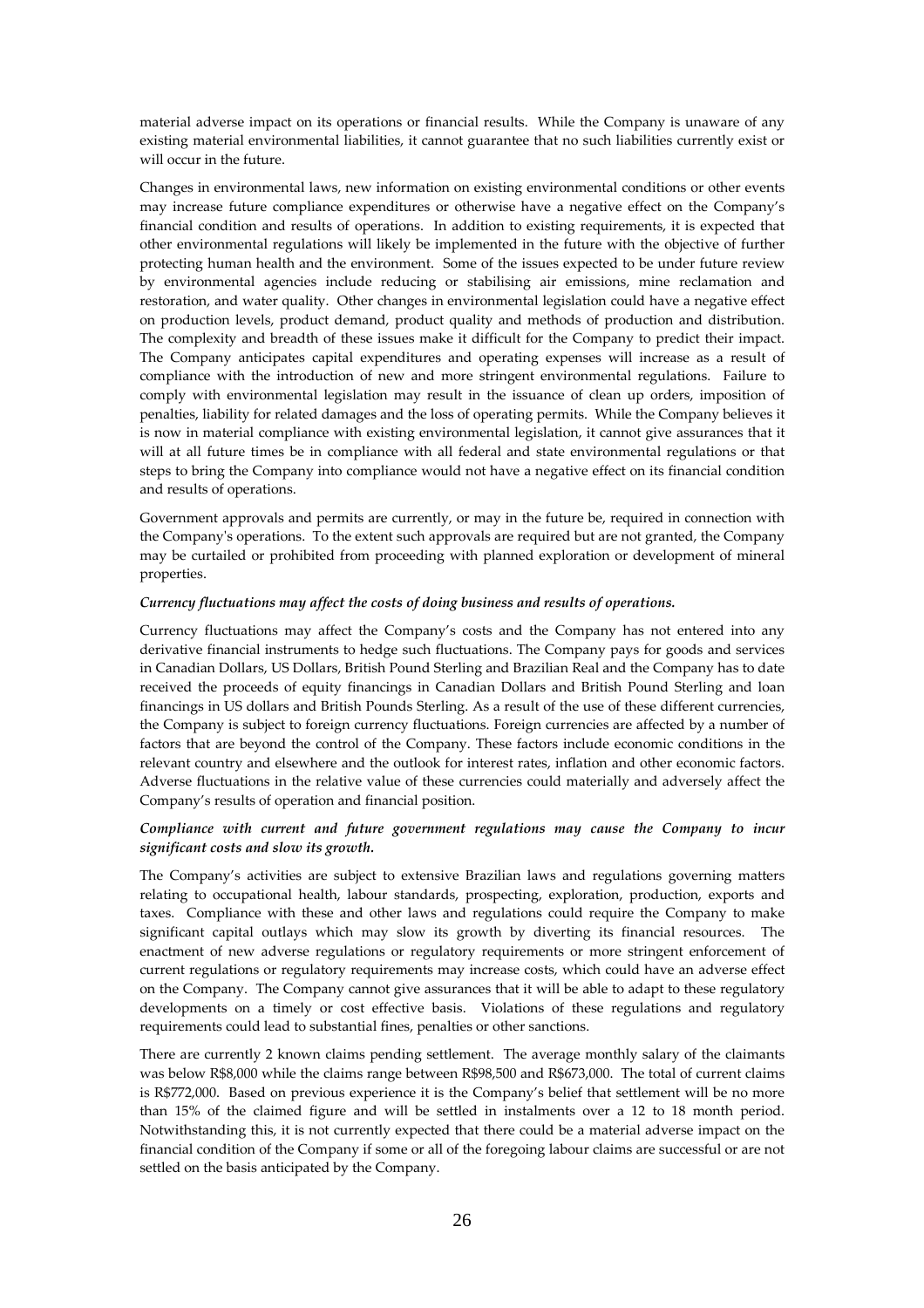## *The Company is required to obtain and renew governmental permits and licences in order to conduct mining operations, which is often a costly and time-consuming process.*

In the ordinary course of business, the Company will be required to obtain and renew governmental permits and licences for the operation and expansion of existing operations or for the commencement of new operations. Obtaining or renewing the necessary governmental permits is a complex and timeconsuming process. The duration and success of the Company's efforts to obtain and renew permits and licences are contingent upon many variables not within its control including the interpretation of applicable requirements implemented by the permitting or licencing authority. The Company may not be able to obtain or renew permits and licences that are necessary to its operations, or the cost to obtain or renew permits and licenses may exceed what the Company expects. Any unexpected delays or costs associated with the permitting and licencing process could delay the development or impede the operation of the Company's projects, which could adversely affect the Company's revenues and future growth.

## *The Company's operations are conducted in Brazil and, as such, the Company's operations are exposed to various levels of political, economic and other risks and uncertainties.*

These risks and uncertainties vary from time to time and include, but are not limited to: terrorism; hostage taking; military repression; extreme fluctuations in currency exchange rates; high rates of inflation; labour unrest; the risks of war or civil unrest; expropriation and nationalization; renegotiation or nullification of existing concessions, licences, permits and contracts; illegal mining; changes in taxation policies; restrictions on foreign exchange and repatriation; and changing political conditions, currency controls and governmental regulations that favour or require the awarding of contracts to local contractors or require foreign contractors to employ citizens of, or purchase supplies from, a particular jurisdiction.

Changes, if any, in mining or investment policies or shifts in political attitude in Brazil may adversely affect the Company's operations or profitability. Operations may be affected in varying degrees by government regulations with respect to, but not limited to, restrictions on production, price controls, export controls, currency remittance, income and other taxes, expropriation of property, foreign investment, maintenance of claims, environmental legislation, land use, land claims of local people, water use and mine safety. Failure to comply strictly with applicable laws, regulations and local practices relating to mineral right applications and tenure, could result in loss, reduction or expropriation of entitlements, or the imposition of additional local or foreign parties as joint venture partners with carried or other interests. The occurrence of these various factors and uncertainties cannot be accurately predicted and could have an adverse effect on the Company's operations or profitability.

## *The Company is a holding company that conducts operations through foreign subsidiaries and substantially all of its assets are held in such entities.*

Any limitation on the transfer of cash or other assets between the parent corporation and such entities, or among such entities, could restrict the Company's ability to fund its operations efficiently. Any such limitations, or the perception that such limitations may exist now or in the future, could have an adverse impact on the Company's valuation and stock price.

## *Mining, processing, development and exploration activities depend, to one degree or another, on adequate infrastructure.*

Reliable roads, bridges, power sources and water supply are important determinants, which affect capital and operating costs. Unusual or infrequent weather phenomena, sabotage, government or other interference in the maintenance or provision of such infrastructure could adversely affect the Company's operations, financial condition and results of operations.

## *If the Company loses key personnel or is unable to attract and retain additional personnel, the Company's mining operations and prospects could be harmed.*

Recruiting and retaining qualified personnel is critical to the Company's success. The number of persons skilled in the acquisition, exploration and development of mining properties is limited and competition for such persons is intense. As the Company's business activity grows, additional key financial, administrative and mining personnel as well as additional operations staff will be required.